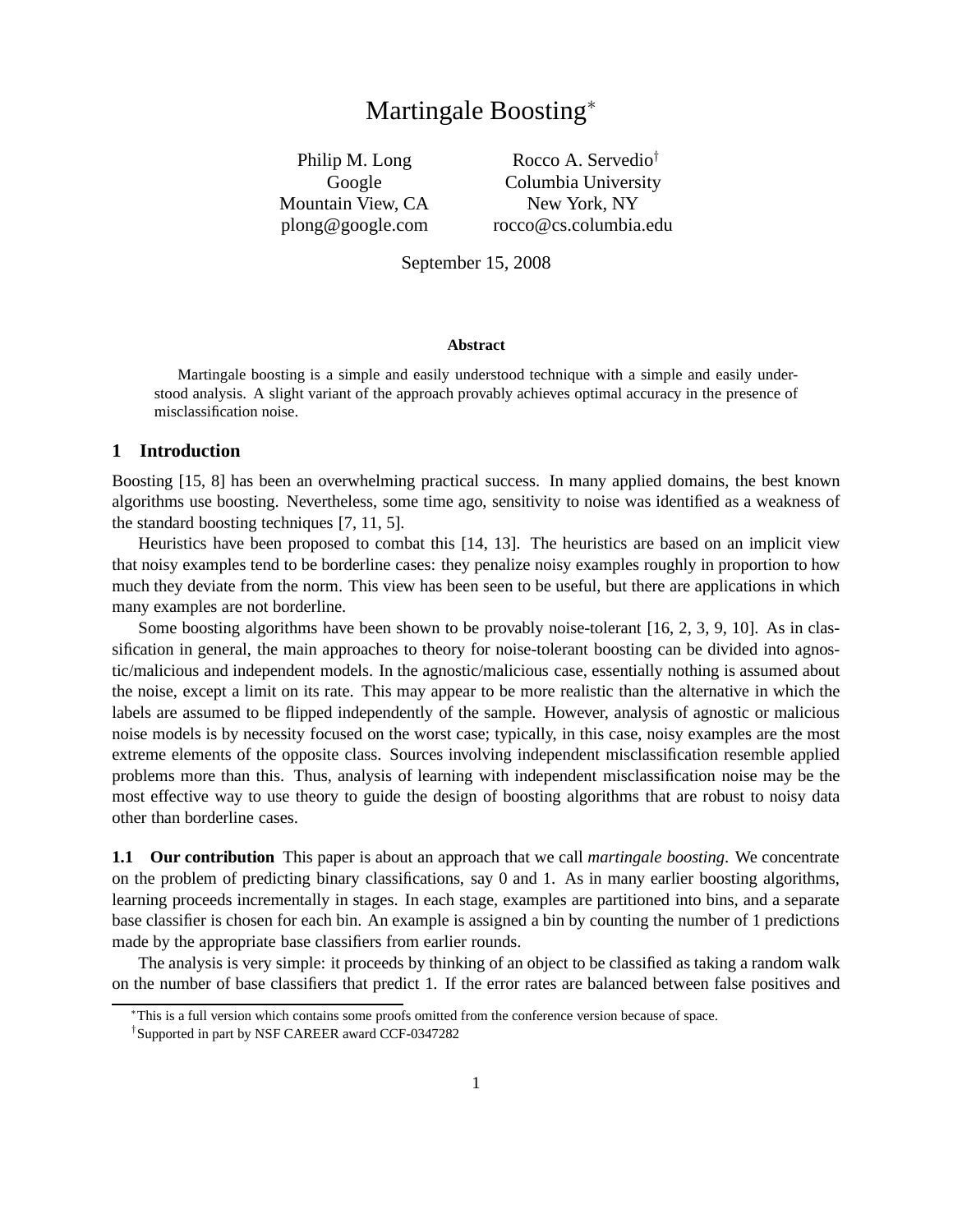false negatives and are slightly better than random guessing, it is easy to see that, after a few rounds, it is overwhelmingly likely that more than half the steps are in the correct direction: such examples are classified correctly by the boosted classifier.

In some cases, one can promote balanced error rates directly; for example, if decision stumps are used as base classifiers, one can easily adjust the threshold to balance the error rates on the training data. We also show that it is possible to *force* a standard weak learner to produce a classifier with balanced error rates in the cases that we need.

Martingale boosting facilitates noise tolerance by the fact that the probability of reaching a given bin depends on the *predictions* made by the earlier base classifiers, and not on the label of an example. (In particular, it does not depend on the number that are correct or incorrect, as does Boost-by-Majority [6].) The most technical aspect of the paper is to show that the reweighting to force balanced errors can be done while preserving noise-tolerance. Ideas from earlier work by Kalai and Servedio [10] are useful there.

Because it is a simple and easily understood technique that generates highly noise-tolerant algorithms, ideas from martingale boosting appear likely to be practically useful.

**1.2 Organization** Section 3 gives a high-level description of the architecture of our boosting algorithm and compares it with the three previous boosting algorithms which seem most closely related, namely the Boost-by-Majority algorithm of Freund [6], the branching program booster of Mansour and McAllester [12] and the noise-tolerant booster of Kalai and Servedio [10].

In Section 4 we consider a learning scenario in which the weak learning algorithm is assumed to satisfy a somewhat stronger guarantee than the usual weak learning assumption: the base classifier produced by the weak learner is assumed to achieve accuracy significantly greater than  $1/2$  on both positive and negative examples. Working in this scenario lets us highlight the main idea of our new boosting method; we give a very simple proof in Section 4 that our algorithm successfully boosts such a weak learner to arbitrary accuracy.

In Section 5, we show how a slight modification of the algorithm from Section 4 can be used to boost a standard weak learning algorithm, which only meets the usual weak learning criterion, to arbitrarily high accuracy. We discuss computational issues and give an implementation of this algorithm in a framework where the learner has access to an example oracle  $EX(c, \mathcal{D})$  in Section 6.

In Section 7, we show how the algorithm of Section 5 can be used to boost a random classification noise tolerant weak learning algorithm to achieve final accuracy  $1 - \epsilon$ , where  $\epsilon$  is any value greater than the noise rate  $\eta$ . The modification described in this section is similar to that of Kalai and Servedio [10] who showed how the boosting algorithm of McAllester and Mansour could be modified to achieve tolerance to random classification noise.

## **2 Preliminaries**

Given a target concept  $c: X \to \{0, 1\}$  and a distribution D over X, we write  $\mathcal{D}^+$  to denote the distribution D restricted to the positive examples  $\{x \in X : c(x) = 1\}$ . Thus, for any event  $S \subseteq \{x \in X : c(x) = 1\}$ we have  $Pr_{\mathcal{D}^+}[x \in S] = Pr_{\mathcal{D}}[x \in S]/Pr_{\mathcal{D}}[c(x) = 1]$ . Similarly, we write  $\mathcal{D}^-$  to denote  $\mathcal D$  restricted to the negative examples  $\{x \in X : c(x) = 0\}.$ 

## **3 High-level structure of the boosting algorithm**

The boosting algorithm works in a series of T *stages*. The hypothesis of the boosting algorithm is a layered branching program with  $T + 1$  layers in a grid graph structure, where layer t has  $t + 1$  nodes (see Figure 1); we refer to the *i*-th node from the left in layer t as  $v_{i,t}$ , where i ranges from 0 to t. For  $0 \le t \le T - 1$ , each node  $v_{i,t}$  in layer t has two outgoing edges, one left edge (which is labeled with a 0) to node  $v_{i,t+1}$  and one right edge (labeled with a 1) to node  $v_{i+1,t+1}$ . Nodes  $v_{i,T}$  in layer T have no outgoing edges.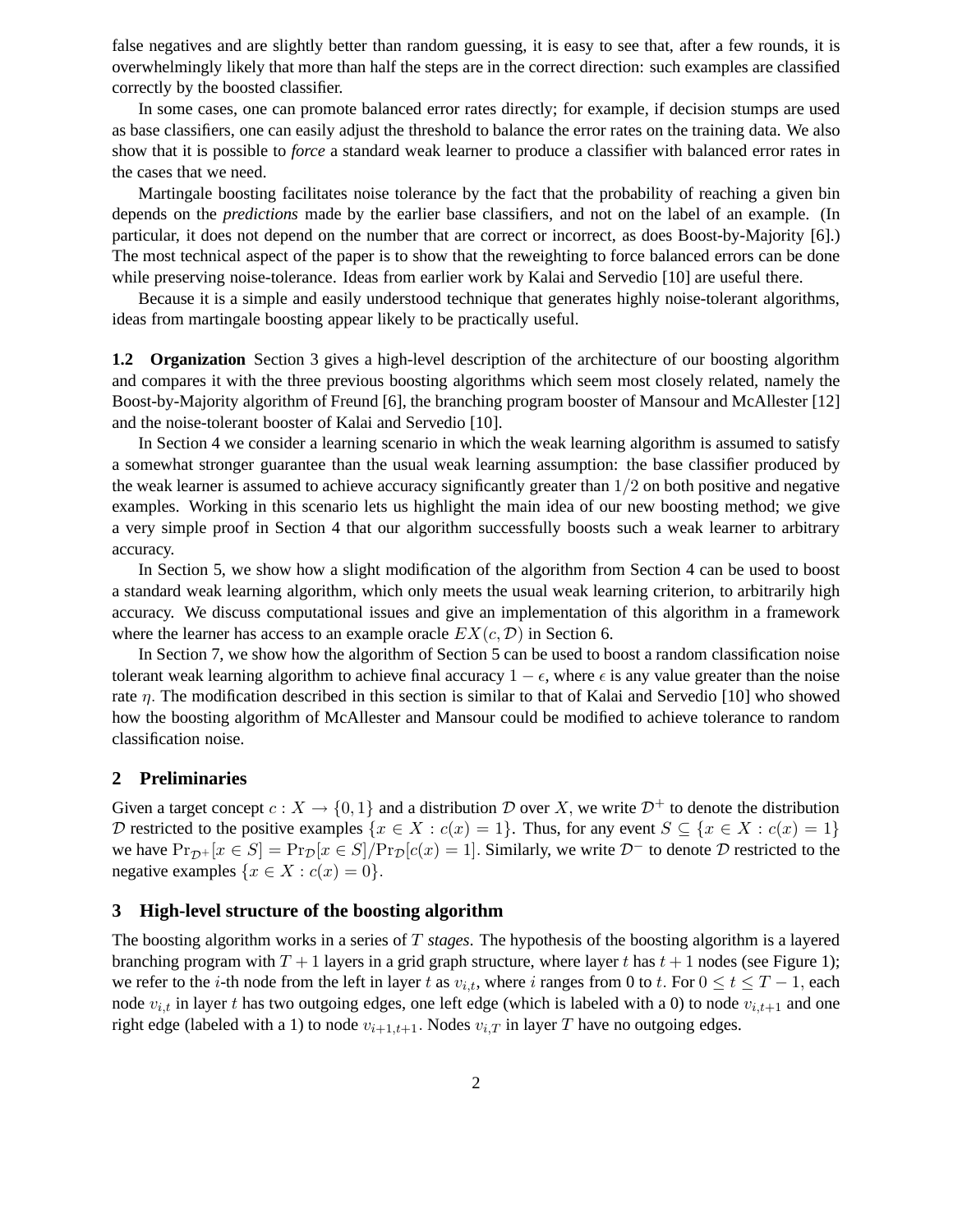

Figure 1: The branching program produced by the boosting algorithm. Each node  $v_{i,t}$  is labeled with a 0/1-valued function  $h_{i,t}$ ; left edges correspond to 0 and right edges to 1.

Before stage t of the boosting algorithm begins, each node at levels  $0, \ldots, t - 1$  has been labeled with a 0/1-valued hypothesis function. We write  $h_{i,j}$  to denote the hypothesis function that labels node  $v_{i,j}$ . In the t-th stage, hypothesis functions are assigned to each of the  $t + 1$  nodes  $v_{0,t}$  through  $v_{t,t}$  at level t. Given an example  $x \in X$  in stage t, the branching program routes the example by evaluating  $h_{0,1}$  on x and then sending the example on the outgoing edge whose label is  $h_{0,1}(x)$ , i.e. sending it to node  $v_{h_{0,1}(x),1}$ . The example is routed through successive levels in this way until it reaches level t; more precisely, when example x reaches some node  $v_{i,j}$  in level j, it is routed from there via the outgoing edge whose label is  $h_{i,j}(x)$  to the node  $v_{i+h_{i,j}(x),j+1}$ . In this fashion the example x eventually reaches the node  $v_{\ell,t}$  after being evaluated on t hypotheses, where  $\ell$  is the number of these t hypotheses which evaluated to 1 on x.

Thus, in the t-th stage of boosting, given an initial distribution  $D$  over examples x, the hypotheses that have been assigned to nodes at levels  $0, \ldots, t-1$  of the branching program induce  $t + 1$  different distributions  $\mathcal{D}_{0,t},\ldots,\mathcal{D}_{t,t}$  corresponding to the  $t+1$  nodes  $v_{0,t},\ldots,v_{t,t}$  in layer t (a random draw x from distribution  $\mathcal{D}_{i,t}$  is a draw from  $\mathcal D$  conditioned on x reaching  $v_{i,t}$ ). In the following sections, we will carefully specify just how the hypotheses  $h_{0,t}, \ldots, h_{t,t}$  are generated to label the nodes  $v_{0,t}, \ldots, v_{t,t}$  in the t-th stage of boosting; as we will see in Section 5, for the boosting algorithms that work in the standard model, it is *not* the case that  $h_{i,t}$  is obtained simply by running the weak learner on distribution  $\mathcal{D}_{i,t}$  and using the resulting hypothesis as  $h_{i,t}$ .

Once all  $T$  stages of boosting have been performed, the resulting branching program routes any example x to some node  $v_{\ell,T}$  at level T; observe that  $\ell$  is the number of hypotheses that evaluated to 1 out of the  $T$  hypotheses that were evaluated on  $x$ . The final classifier computed by the branching program is simple: given an example x to classify, if the final node  $v_{\ell,T}$  that x reaches has  $\ell \geq T/2$  then the output is 1, and otherwise the output is 0.

**3.1 Relation to previous boosting algorithms** Readers who are familiar with Freund's paper on the Boost-by-Majority algorithm [6] may experience a sense of déjà vu on looking at Figure 1, since a very similar figure appears in [6]. Indeed, both our current boosting scheme and the Boost-by-Majority algorithm can be viewed as routing an example through a branching program which has the graph structure shown in Figure 1, and both boosters work by ultimately predicting 1 or 0 according to whether the majority of T weak hypotheses evaluate to 1 or 0. However, we emphasize that there is a very significant difference between our boosting approach and that of [6]. In Boost-by-Majority, in stage t the weak learning algorithm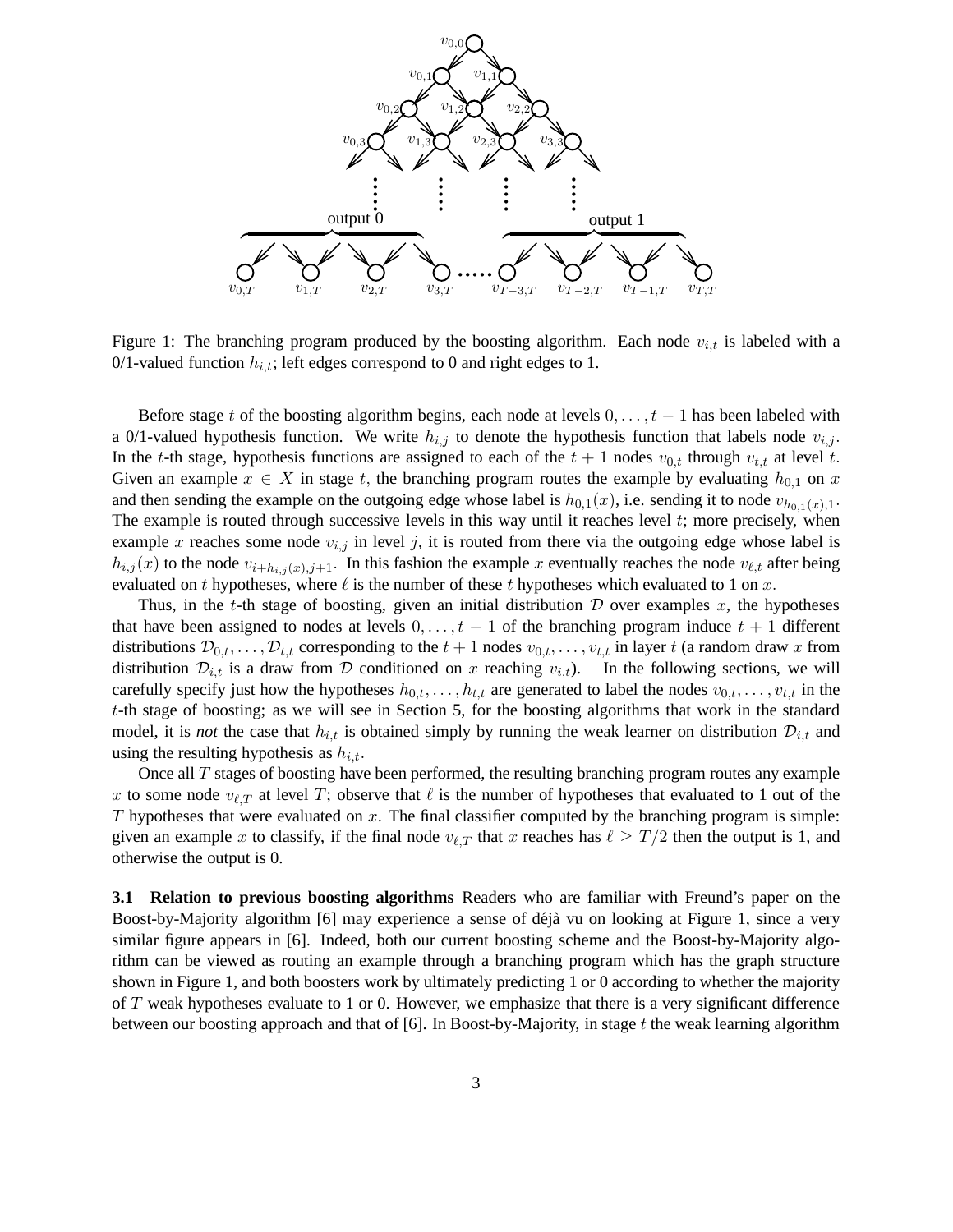is only invoked once, using a single distribution  $\mathcal{D}_t$  that reweights each examples according to which node  $v_{i,t}$  at level t it arrives at. Thus, in Boost-by-Majority there are only T weak hypotheses that are ever generated in the course of boosting, and each node  $v_{0,t}, \ldots, v_{t,t}$  is labeled with the same weak hypothesis  $h_t$ ; the final output is a majority vote over these T hypotheses  $h_1, \ldots, h_T$ . In contrast, our algorithm invokes the weak learner  $t + 1$  separate times in stage t, once for each of the  $t + 1$  distinct distributions  $\mathcal{D}_{0,t}, \ldots, \mathcal{D}_{t,t}$ corresponding to the nodes  $v_{0,t}, v_{1,t}, \ldots, v_{t,t}$ . (We remind the reader again that as we will see in Section 5, the hypothesis  $h_{i,t}$  is *not* obtained simply by running the weak learner on  $\mathcal{D}_{i,t}$  and taking the resulting hypothesis to be  $h_{i,t}$ .) A total of  $T(T+1)/2$  weak hypotheses are constructed, and any single example x only encounters T of these hypotheses in its path through the branching program.

As we will see, our algorithm has a very simple proof of correctness which seems quite different from the Boost-by-Majority proof. Moreover, the fact that our algorithm constructs a different hypothesis  $h_{i,t}$ for each node  $v_{i,t}$  seems to play an important role in enabling our boosting algorithm to tolerate random classification noise. We will show in Section 7 that a slight variant of our boosting algorithm can learn to any accuracy rate  $1 - \epsilon < 1 - \eta$  in the presence of random classification noise at rate  $\eta$ ; no such guarantee is given for Boost-by-Majority or any variant of it that we are aware of in the literature, and we were unable to prove such a guarantee for Boost-by-Majority. It is an interesting question for future work to determine whether Boost-by-Majority actually has (close to) this level of noise tolerance.

Another related algorithm is the "boosting by branching programs" algorithm of Mansour and McAllester [12], which we refer to as the MM algorithm. Kalai and Servedio [10] modified the MM algorithm to obtain a boosting algorithm which is robust in the presence of random classification noise.

Like the Mansour/McAllester boosting algorithm, our booster works by building a branching program. Also, as mentioned earlier, our modification and analysis of this paper's boosting algorithm to achieve random classification noise tolerance will follow the approach of Kalai & Servedio. However, there are significant differences between our boosting algorithm and this earlier work. The algorithm and analysis of [12] and [10] are based on the notion of "purity gain;" a node v is split into two descendents if each of the two labels 0 and 1 is achieved by a nonnegligible fraction of the examples that reach  $v$ , and two nodes v and w are merged if the ratio of positive to negative examples within v is similar to the ratio within w. Nodes that are pure (for some  $b \in \{0, 1\}$  almost all examples that reach v are labeled with b) are "frozen" (i.e. not split any more) and assigned the label b. In contrast, in our new algorithm the label of a given terminal node in the branching program depends not on the majority vote label of examples that reach that node, but on the majority vote label of the hypotheses that are evaluated on the path to the node. In the analysis of our algorithm, progress is measured not in terms of purity gain achieved by splitting a node, but rather by the amount of "drift" in the right direction that a node imparts to the examples that reach it. (We will see, though, that notions of purity do play a role for efficiency reasons in the example oracle model implementation of the algorithm that we describe in Section 6.)

We note also that the algorithms and analyses of [12, 10] gave little insight into the structure of the branching programs that they create. In contrast, our algorithm yields a well-structured and easily intelligible branching program as shown in Figure 1.

# **4 Boosting a two-sided weak learner**

Let  $c: X \to \{0,1\}$  be the target function that we are trying to learn to high accuracy with respect to distribution D over X. Throughout this section the distributions  $\mathcal{D}^+$  and  $\mathcal{D}^-$  are defined with respect to c.

**Definition 1.** *A hypothesis*  $h: X \to \{0, 1\}$  *is said to have* two-sided advantage  $\gamma$  with respect to D *if it satisfies both*  $Pr_{x \in \mathcal{D}^+}[h(x) = 1] \ge \frac{1}{2} + \gamma$  *and*  $Pr_{x \in \mathcal{D}^-}[h(x) = 0] \ge \frac{1}{2} + \gamma$ .

Thus such a hypothesis performs noticeably better than random guessing both on positive examples and on negative examples. In this section we will assume that we have access to a *two-sided weak learner* that, when invoked on target concept c and distribution  $\mathcal{D}$ , outputs a hypothesis with two-sided advantage.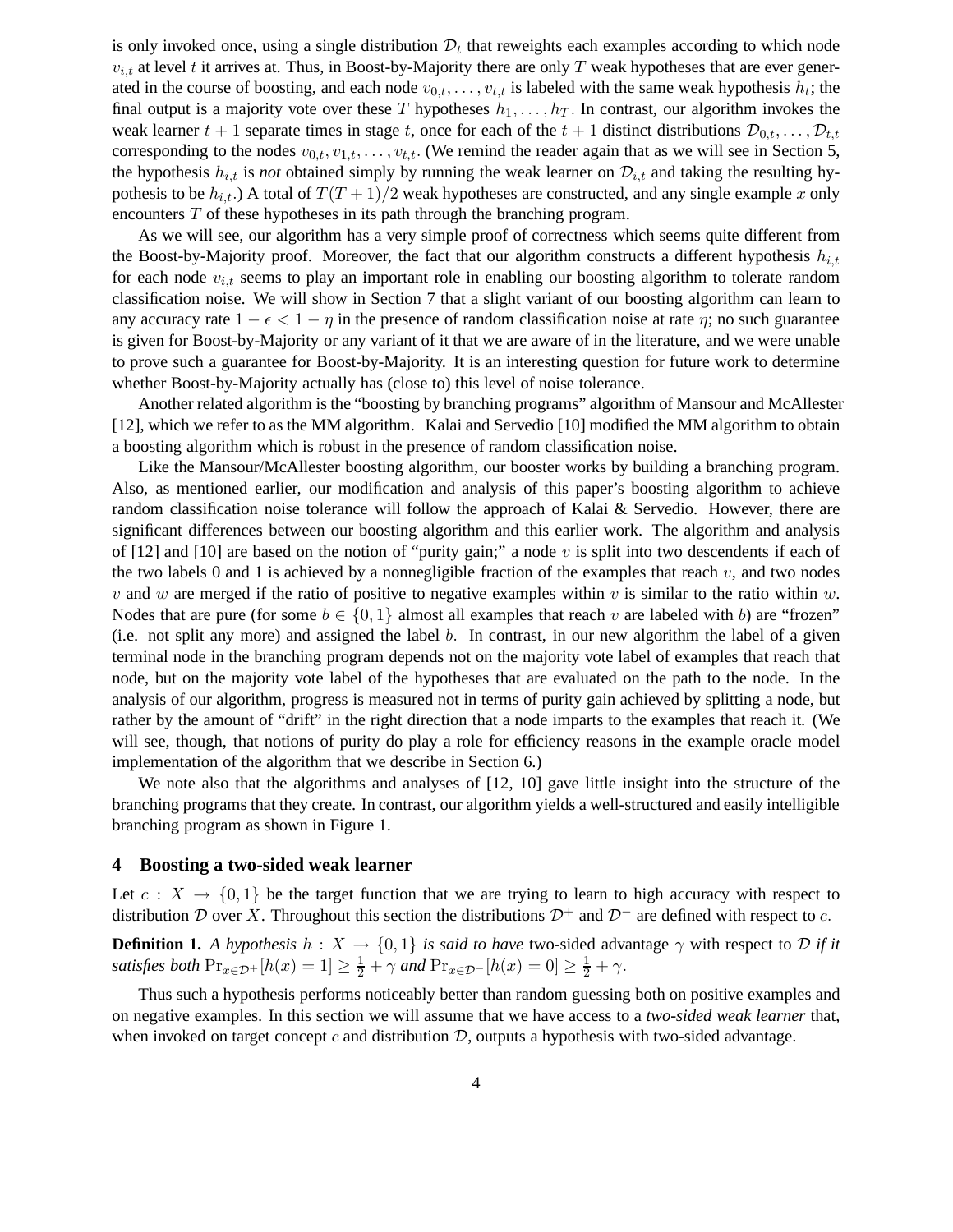In the next section, we will perform an analysis using the usual assumption of having just a standard weak learner. That analysis can be viewed as reducing that problem to the two-side model studied here. However, results in the two-sided model are arguably interesting in their own right for the following reason. In practice, boosting algorithms are often applied in conjunction with "decision stumps", classifiers that base their predictions on whether individual variables are above or below thresholds. For such classifiers, the threshold can be adjusted so that the training error is balanced between positive and negative examples, with a modest increase in the overall error rate; this promotes finding base classifiers with reasonably small error on both kinds of examples, as is required by the definition in the two-sided model.

We now show how the general boosting framework of Section 3 can be used to boost a two-sided weak learner to high accuracy. This is done very simply: in stage  $t$ , at each node  $v_{i,t}$  we just run the two-sided weak learner on examples drawn from  $\mathcal{D}_{i,t}$  (recall that this is the distribution obtained by filtering D to accept only those examples that reach node  $v_{i,t}$ ), and use the resulting hypothesis, which has two-sided advantage with respect to  $\mathcal{D}_{i,t}$ , as the hypothesis function  $h_{i,t}$  labeling node  $v_{i,t}$ . We refer to this boosting scheme as Basic MartiBoost.

The idea of the analysis is extremely simple. Let  $h$  denote the final branching program that Basic Martiboost constructs. We will see that a random example x drawn from  $\mathcal{D}^+$  (i.e. a random positive example) is routed through  $h$  according to a random walk that is biased toward the right, and a random example x drawn from  $\mathcal{D}^-$  is routed through h according to a random walk that is biased toward the left. Since h classifies example x according to whether x reaches a final node  $v_{\ell,T}$  with  $\ell \geq T/2$  or  $\ell < T/2$ , this will imply that  $h$  has high accuracy on both random positive examples and random negative examples.

So consider a random positive example x (i.e. x is distributed according to  $\mathcal{D}^+$ ). For any node  $v_{i,t}$ , conditioned on x reaching node  $v_{i,t}$  we have that x is distributed according to  $(\mathcal{D}_{i,t})^+$ . Consequently, by the definition of two-sided advantage we have that x goes from node  $v_{i,t}$  to node  $v_{i+1,t+1}$  with probability at least  $1/2 + \gamma$ , so x does indeed follow a random walk biased to the right. Similarly, for any node  $v_{i,t}$  a random negative example that reaches node  $v_{i,t}$  will proceed to node  $v_{i,t+1}$  with probability at least  $1/2+\gamma$ , and thus random negative examples follow a random walk biased to the left. Now standard bounds on random walks are easily seen to imply that if  $T = O(\frac{\log 1/\epsilon}{\gamma^2})$  $(\frac{g_1}{\gamma^2})$ , then the probability that a random positive example x ends up at a node  $v_{\ell,T}$  with  $\ell < T/2$  is at most  $\epsilon$ . The same is true for random negative examples, and thus h has overall accuracy at least  $1 - \epsilon$  with respect to  $\mathcal{D}$ .

In more detail, we have the following theorem:

**Theorem 1.** Let  $\gamma_0, \gamma_1, \ldots, \gamma_{T-1}$  be any sequence of values between 0 and 1/2. For each value  $t =$ 0, . . . , T – 1, suppose that each of the t+1 *invocations of the weak learner on distributions*  $D_{i,t}$  *(with*  $0 \le i \le$ t) yields a hypothesis  $h_{i,t}$  which has two-sided advantage  $\gamma_t$  with respect to  $\mathcal{D}_{i,t}$ . Then the final output hy- $\textit{pothesis}\ h\ \textit{that} \ \texttt{Basic\ Martibosst}\ \textit{computes}\ \textit{will}\ \textit{satisfy}\ \Pr_{x\in\mathcal{D}}[h(x)\neq c(x)]\leq \exp\left(-(\sum_{t=0}^{T-1}\gamma_t)^2/(2T)\right).$ 

*Proof.* As sketched above, we will begin by bounding the error rate on positive examples (a nearly identical proof will work for the negative examples).

For  $t = 0, \ldots, T$  we define the integer-valued random variable  $X_t$  as follows: given a draw of x from  $\mathcal{D}^+$ , let *i* denote the index of the node  $v_{i,t}$  that x reaches at level t of the branching program. The value of  $X_t$  is *i*.

Fix  $1 \le t \le T$  and let us consider the conditional random variable  $(X_t | X_{t-1})$ . Conditioned on  $X_{t-1}$ taking any particular value (i.e. on x reaching any particular node  $v_{i,t-1}$ ), we have that x is distributed according to  $(\mathcal{D}_{i,t-1})^+$ , and thus we have

$$
\mathbf{E}[X_t|X_{t-1}] = X_{t-1} + \Pr_{x \in (\mathcal{D}_{i,t-1})^+}[h_{i,t-1}(x) = 1] \ge X_{t-1} + \frac{1}{2} + \gamma_{t-1},\tag{1}
$$

where the inequality follows from the two-sided advantage of  $h_{i,t-1}$ .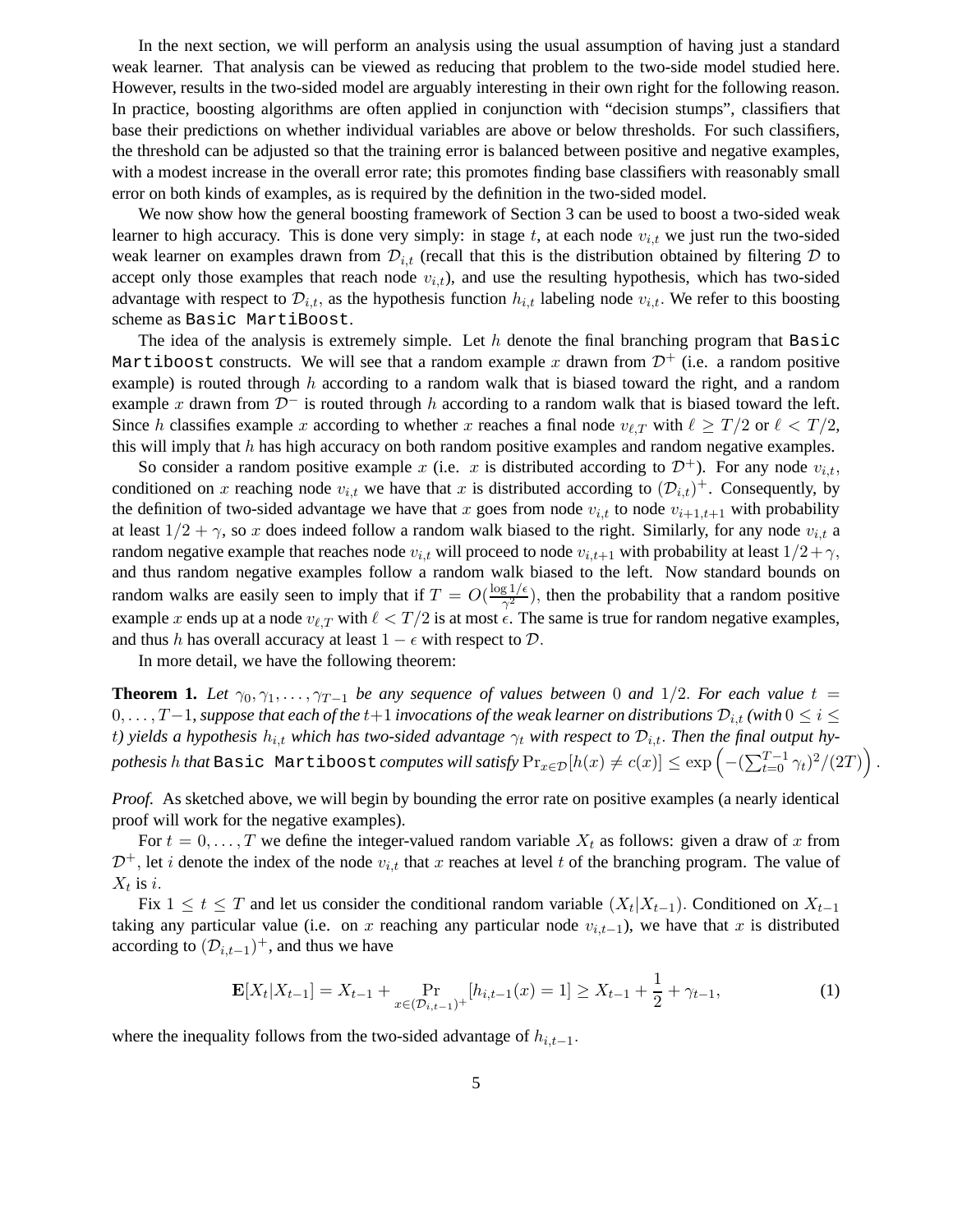Now for  $t = 0, ..., T$  define the random variable  $Y_t$  as  $Y_t = X_t - \sum_{i=0}^{t-1} (\frac{1}{2} + \gamma_i)$  (so  $Y_0 = X_0 = 0$ .) Since each possible value of  $Y_{t-1}$  corresponds to a unique value of  $X_{t-1}$  and vice versa, conditioning on the value of  $Y_{t-1}$  is the equivalent conditioning on the value of  $X_{t-1}$ . Using inequality (1) we obtain

$$
\mathbf{E}[Y_t|Y_{t-1}] = \mathbf{E}\left[X_t - \sum_{i=0}^{t-1} \left(\frac{1}{2} + \gamma_i\right)|Y_{t-1}\right] = \mathbf{E}[X_t|Y_{t-1}] - \sum_{i=0}^{t-1} \left(\frac{1}{2} + \gamma_i\right)
$$
  
\n
$$
\geq X_{t-1} + \frac{1}{2} + \gamma_{t-1} - \sum_{i=0}^{t-1} \left(\frac{1}{2} + \gamma_i\right) = X_{t-1} - \sum_{i=0}^{t-2} \left(\frac{1}{2} + \gamma_i\right) = Y_{t-1},
$$

so the sequence of random variables  $Y_0, \ldots, Y_T$  is a sub-martingale. We have

$$
|Y_t - Y_{t-1}| = |X_t - X_{t-1} - (\frac{1}{2} + \gamma_{t-1})| \le 1,
$$

so by Azuma's inequality for sub-martingales (Theorem 7 in Appendix A) we get  $Pr[Y_T \le -\lambda]$  $\exp(-\lambda^2/(2T))$ . We take  $\lambda = \sum_{t=0}^{T-1} \gamma_t$ , and observe that  $\Pr[Y_T \le -\lambda] = \Pr[X_T \le T/2] = \Pr_{x \in \mathcal{D}^+}[h(x) =$  $[0]$  for the final hypothesis h. Thus, we indeed have that the error rate on positive examples is at most  $\exp\left(-\frac{(\sum_{t=0}^{T-1}\gamma_t)^2}{2T}\right)$ ). The same argument shows that  $Pr_{x \in \mathcal{D}^-}[h(x) = 1] \leq \exp\left(-\frac{(\sum_{t=1}^T \gamma_t)^2}{2T}\right)$  , and we are 2T 2T done. □

Note that if we have  $\gamma_t \geq \gamma$  for all t, then Theorem 1 gives the familiar bound  $\Pr_{x \in \mathcal{D}}[h(x) \neq c(x)] \leq$  $\exp(-\frac{\gamma^2 T}{2})$  $\frac{2I}{2}$ ). We further observe that if all the  $\gamma_t$  values are small and equal to the same value  $\gamma$ , then we can replace the 1 in the upper bound on  $|Y_t - Y_{t-1}|$  with a value close to 1/2; and this gives a final bound in which the constant in the exponent is close to 2 (rather than the current value of  $1/2$ ), which is optimal.

## **5 Boosting a standard weak learner**

We recall the usual definition of a weak learner.

**Definition 2.** *Given a target function*  $c: X \to \{0,1\}$  *and a distribution*  $D$ *, a hypothesis*  $h: X \to \{0,1\}$  *is said to have* advantage  $\gamma$  with respect to  $\mathcal D$  *if it satisfies*  $Pr_{x \in \mathcal D}[h(x) = c(x)] \ge \frac{1}{2} + \gamma$ .

In this section we will assume that we have access to a standard weak learning algorithm which, when invoked on target concept c and distribution D, outputs a hypothesis h which has advantage  $\gamma$  with respect to  $D$ . This is the usual assumption that is made in the study of boosting, and is clearly less demanding than the two-sided weak learner we considered in the previous section. We will show how the Basic Martiboost algorithm of the previous section can be modified to boost a standard weak learner to high accuracy.

For clarity of exposition, throughout this section we will consider an abstract version of the boosting algorithm in which all desired probabilities can be obtained exactly (i.e. we do not consider issues of sampling error, etc. here). We will deal carefully with these issues when we describe an example oracle model implementation of the algorithm in Section 6.

**5.1 Definitions and an easy lemma** Let  $c: X \to \{0, 1\}$  be a target concept. We say that a distribution D over X is *balanced* if D puts equal weight on positive and negative examples, i.e.  $Pr_{x \in \mathcal{D}}[c(x) = 0] = \frac{1}{2}$ . Given an arbitrary distribution D (not necessarily balanced), we write  $\hat{D}$  to denote the balanced version of D which is an equal average of  $\mathcal{D}^+$  and  $\mathcal{D}^-$ ; i.e. for any  $S \subseteq X$  we have  $\Pr_{\widehat{\mathcal{D}}}[S] = \frac{1}{2} \Pr_{\mathcal{D}^+}[S] + \frac{1}{2} \Pr_{\mathcal{D}^-}[S]$ .

Given a distribution D over X and a hypothesis  $h: X \to \{0, 1\}$ , we define  $\hat{h}$ , the balanced version of h, to be the (probabilistic) version of h described below; the key property of h is that it outputs 0 and 1 equally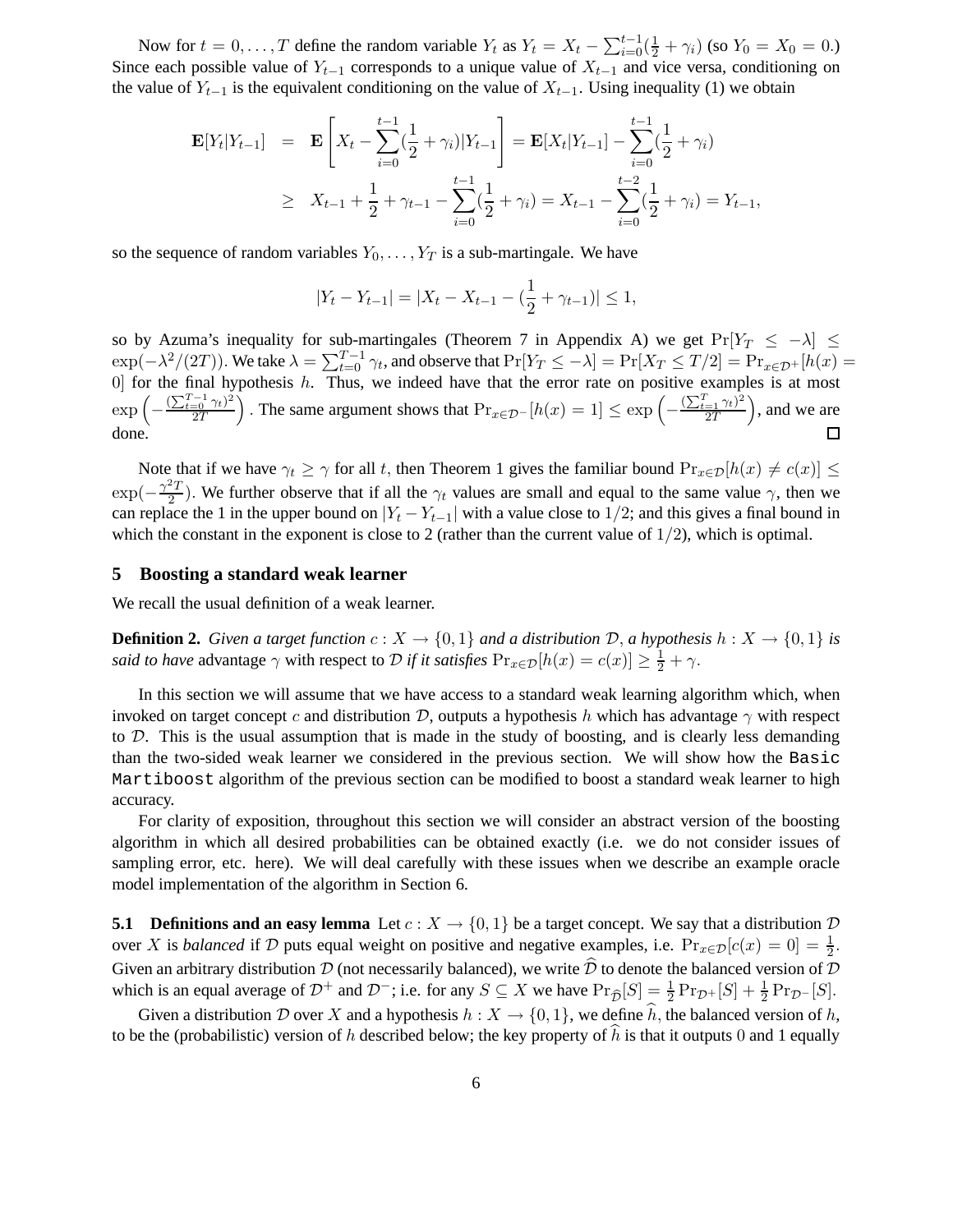|             | $c(x) = 1$ | $c(x)=0$ |
|-------------|------------|----------|
| h(x)<br>$=$ |            |          |
| $h(x)=0$    |            |          |

|                      | $c(x)=1$ | $c(x)=0$ |
|----------------------|----------|----------|
| $h(x) = 1, h(x) = 1$ | 2r       |          |
| $h(x) = 1, h(x) = 0$ |          |          |
| $h(x) = 0, h(x) = 1$ |          |          |
| $h(x) = 0, h(x) = 0$ |          |          |

Table 1: Each table entry gives the probability of the corresponding event under the balanced distribution  $\mathcal{D}$ .

|          | $h_{i,t}(x) = 0 \mid h_{i,t}(x) = 1$ |  |
|----------|--------------------------------------|--|
| $c(x)=0$ |                                      |  |
| $c(x)=1$ |                                      |  |

Table 2: Each table entry gives the probability of the corresponding event under the balanced distribution  $D_{i.t.}$ 

often under D. Let  $b \in \{0,1\}$  be the value that h evaluates to more often, and let  $r = \Pr_{x \in \mathcal{D}}[h(x) = b]$ (so  $1/2 \le r \le 1$ ). Given an input  $x \in X$ , to evaluate  $\hat{h}$  on x we toss a biased coin which comes up heads with probability  $\frac{1}{2r}$ . If we get heads we output  $h(x)$ , and if we get tails we output  $1 - b$ . This ensures that  $\Pr_{x \in \mathcal{D}}[\hat{h}(x) = b] = \Pr[\text{coin is heads} \& h(x) = b] = \frac{1}{2r} \cdot r = \frac{1}{2}$  $\frac{1}{2}$ .

The following simple lemma shows that if we have a weak hypothesis h that has advantage  $\gamma$  relative to a balanced distribution D, then the balanced hypothesis h has advantage at least  $\gamma/2$  relative to D.

**Lemma 1.** If D is a balanced distribution and 
$$
Pr_{D}[h(x) = c(x)] \ge \frac{1}{2} + \gamma
$$
 then  $Pr_{D}[\hat{h}(x) = c(x)] \ge \frac{1}{2} + \frac{\gamma}{2}$ .

*Proof.* We may assume without loss of generality that  $Pr_{\mathcal{D}}[h(x) = 1] = r \geq \frac{1}{2}$  $\frac{1}{2}$ , i.e. that  $b = 1$  in the above discussion. If we let p denote  $Pr_{\mathcal{D}}[h(x) = 1 \& c(x) = 1]$  and q denote  $Pr_{\mathcal{D}}[h(x) = 1 \& c(x) = 0]$ , so  $p + q = r$ , then the probabilities for all four possible values of h and c are given in the left side of Table 1. From the definition of  $\hat{h}$  it is straightforward to verify that the probabilities of all eight combinations of values for h, h and c are as given in the right side of Table 1. We thus have that  $Pr_D[h(x) = c(x)] = \frac{p}{2r} + q(1 - \frac{1}{2r}) + \frac{1}{2} - q = \frac{1}{2} + \frac{p-q}{2r}$ . By assumption we have  $Pr_D[h(x) = c(x)] \ge \frac{1}{2} + \gamma$ , so from the left  $\frac{1}{2r}$  +  $\frac{1}{2}$  -  $q = \frac{1}{2} + \frac{p-q}{2r}$  $\frac{2p-q}{2r}$ . By assumption we have  $\Pr_{\mathcal{D}}[h(x) = c(x)] \ge \frac{1}{2} + \gamma$ , so from the left side of Table 1 we have  $p - q \ge \gamma$ . The claim follows since  $r \le 1$ .

**5.2 Boosting a standard weak learner with** MartiBoost Our algorithm for boosting a standard weak learner, which we call MartiBoost, works as follows. In stage t, at each node  $v_{i,t}$  we run the weak learning algorithm on the balanced version  $\mathcal{D}_{i,t}$  of the distribution  $\mathcal{D}_{i,t}$ ; let  $g_{i,t}$  denote the hypothesis that the weak learner returns. The hypothesis  $h_{i,t}$  that is used to label  $v_{i,t}$  is  $h_{i,t} = \widehat{g_{i,t}}$ , namely  $g_{i,t}$  balanced with respect to the balanced distribution  $\mathcal{D}_{i.t.}$ 

The following lemma plays a key role in our proof of correctness:

**Lemma 2.** We have 
$$
\Pr_{(x \in \mathcal{D}_{i,t})^+}[h_{i,t}(x) = 1] \ge \frac{1}{2} + \frac{\gamma}{2}
$$
 and  $\Pr_{(x \in \mathcal{D}_{i,t})^-}[h_{i,t}(x) = 0] \ge \frac{1}{2} + \frac{\gamma}{2}$ .

*Proof.* Since the original hypothesis  $g_{i,t}$  that the weak learner returns when invoked with  $\widehat{D_{i,t}}$  has accuracy at least  $\frac{1}{2} + \gamma$  with respect to  $\widehat{D_{i,t}}$ , by Lemma 1 we have that the balanced hypothesis  $h_{i,t}$  has accuracy at least  $\frac{1}{2} + \frac{\gamma}{2}$  with respect to  $\widehat{D_{i,t}}$ . Let p denote  $Pr_{\widehat{D_{i,t}}}[h_{i,t}(x) = c(x) = 0]$ . Since  $\widehat{D_{i,t}}$  is a balanced distribution and  $h_{i,t}$  is a balanced hypothesis, it is easy to see that all four table entries must be as given in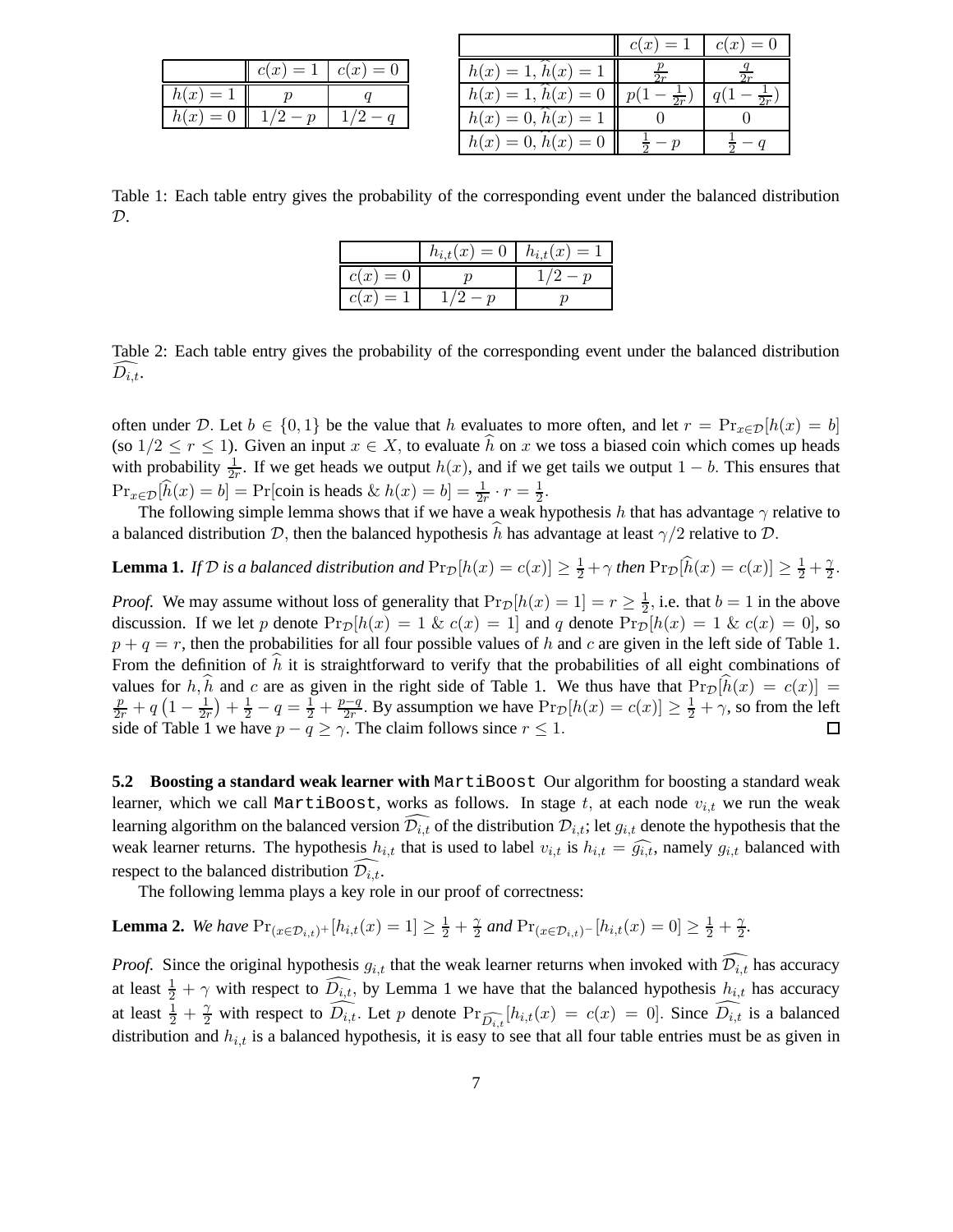Table 2, and thus  $Pr_{\widehat{D_{i,t}}}[h_{i,t}(x) = c(x)] = 2p \ge \frac{1}{2} + \frac{\gamma}{2}$  $\frac{\gamma}{2}$ , i.e.  $p \geq \frac{1}{4} + \frac{\gamma}{4}$  $\frac{\gamma}{4}$ . But since  $D_{i,t}$  is an equal mixture of  $(\mathcal{D}_{i,t})^+$  and  $(\mathcal{D}_{i,t})^-$ , this implies that  $Pr_{x \in (\mathcal{D}_{i,t})^+}[h_{i,t}(x) = 1] \geq (\frac{1}{4} + \frac{\gamma}{4})$  $\frac{\gamma}{4}$ )/ $\frac{1}{2} = \frac{1}{2} + \frac{\gamma}{2}$  $\frac{\gamma}{2}$ . We similarly have that  $Pr_{x \in (\mathcal{D}_{i,t})^{-}}[h_{i,t}(x) = 0] \geq \frac{1}{2} + \frac{\gamma}{2}$  $\frac{\gamma}{2}$ , and the lemma is proved.  $\Box$ 

With this lemma in hand it is easy to prove correctness of MartiBoost:

**Theorem 2.** Let  $\gamma_0, \gamma_1, \ldots, \gamma_{T-1}$  be any sequence of values between 0 and 1/2. For each value  $t =$  $0, \ldots, T-1$ , suppose that each of the  $t+1$  *invocations of the weak learner on distributions*  $\widehat{\mathcal{D}_{i,t}}$  *(with*  $0 \leq$  $i \leq t-1$ ) yields a hypothesis  $g_{i,t}$  which has advantage  $\gamma_t$  with respect to  $\widehat{D_{i,t}}$ . Then the final branching pro $g$ ram hypothesis  $h$  that <code>MartiBoost</code> constructs will satisfy  $\Pr_{x \in \mathcal{D}}[h(x) \neq c(x)] \leq \exp\left(-\frac{(\sum_{t=1}^T \gamma_t)^2}{8T}\right)$ 8T  $\big).$ 

*Proof.* The proof is almost identical to the proof of Theorem 1. We define sequences of random variables  $X_1, \ldots, X_T$  and  $Y_0, \ldots, Y_T$  as before; the only difference is that (i) now we have  $E[X_t] \geq \frac{1}{2} + \frac{\gamma_t}{2}$  $\frac{\gamma_t}{2}$  (by Lemma 2) rather than  $E[X_t] \geq \frac{1}{2} + \gamma_t$  as in the earlier proof, and (ii) the randomness is now taken over both the draw of x from  $\mathcal{D}^+$  and over the internal randomness of each hypothesis  $h_{i,t}$  at each node in the branching program. This loss of a factor of 2 from (i) in the advantage accounts for the different constant (worse by a factor of 4) in the exponent of the bound.  $\Box$ 

#### **6 Complexity issues: implementation of MartiBoost that works with an example oracle**

Thus far we have described and analyzed an abstract version of MartiBoost without specifying how the weak learner is actually run on the distribution  $\mathcal{D}_{i,t}$  at each node. One approach is to run the boosting algorithm on a fixed sample. In this case all relevant probabilities can be maintained explicitly in a look-up table, and then Theorem 2 bounds the training set accuracy of the MartiBoost final hypothesis over this fixed sample.

In this section we describe and analyze an implementation of the algorithm in which the weak learner runs given access to an example oracle  $EX(c, \mathcal{D})$ . As we will see, this version of the algorithm requires some changes for the sake of efficiency; in particular we will "freeze" the execution of the algorithm at nodes  $v_{i,t}$  where it is too expensive to simulate  $\mathcal{D}_{i,t}$ . We give an analysis of the time and sample complexity of the resulting algorithm which shows that it is computationally efficient and can achieve a high accuracy final hypothesis. Note that the accuracy in this case is measured with respect to the underlying distribution generating the data (and future test data).

**6.1 The model** We define weak learning in the example oracle  $EX(c, \mathcal{D})$  framework as follows:

**Definition 3.** *Given a target function*  $c: X \to \{0,1\}$ *, an algorithm A is said to be a* weak learning algorithm with advantage γ *if it satisfies the following property: for any* δ > 0 *and any distribution* D *over*  $X$ , *if* A *is given*  $\delta$  *and access to*  $EX(c, \mathcal{D})$  *then algorithm* A *outputs a hypothesis*  $h: X \to \{0, 1\}$  *which with probability at least*  $1 - \delta$  *satisfies*  $Pr_{x \in \mathcal{D}}[h(x) = c(x)] \geq \frac{1}{2} + \gamma$ .

We let  $m_A(\delta)$  denote the running time of algorithm A, where we charge one time step per invocation of the oracle  $EX(c, \mathcal{D})$ . Thus, if we must run algorithm A using a simulated oracle  $EX(c, \mathcal{D}')$  but we only have access to  $EX(c, \mathcal{D})$ , the runtime will be at most  $m_A(\delta)$  times the amount of time it takes to simulate a draw from  $EX(c, \mathcal{D}')$  given  $EX(c, \mathcal{D})$ .

**6.2** An idealized version of the oracle algorithm We now describe the version of MartiBoost designed to work with a sampling oracle in more detail; we call this algorithm Sampling Martiboost, or SMartiBoost. While this algorithm is intended to work with random examples, to keep the focus clear on the main ideas, let us continue for a while to assume that all required probabilities can be computed exactly.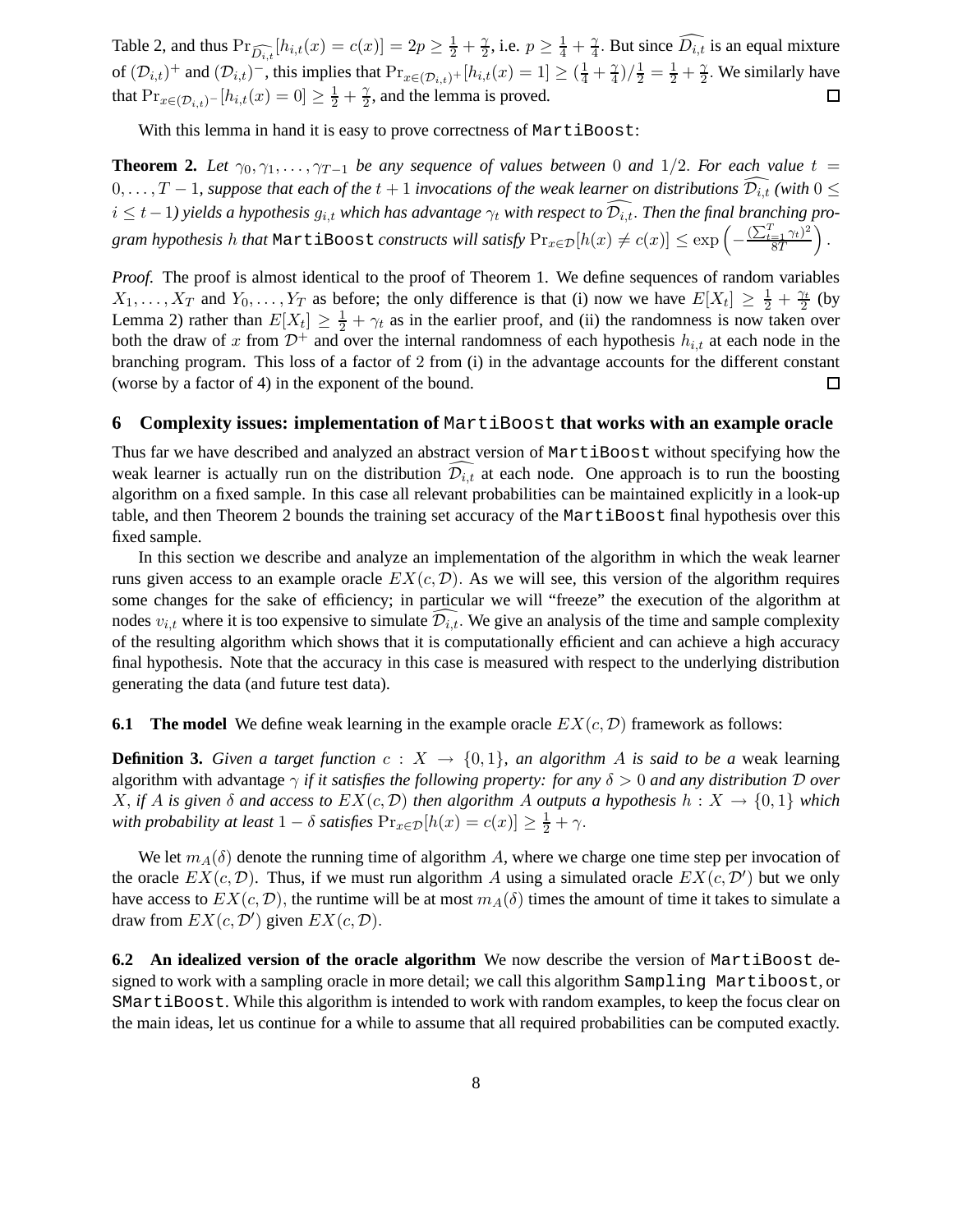In Section 6.3 we will show that the analysis still holds if probabilities are estimated using a polynomial-size sample.

For convenience, we will use r to denote all of the random bits used by all the hypotheses  $h_{i,t}$ . It is convenient to think of r as an infinite sequence of random bits that is determined before the algorithm starts and then read off one at a time as needed by the algorithm (though the algorithm will use only polynomially many of them).

In stage t of SMartiBoost, all nodes at levels  $t' < t$  have been labeled and the algorithm is labeling nodes  $v_{0,t},\ldots,v_{t,t}$ . Let  $p_{i,t}$  denote  $Pr_{x\in\mathcal{D},r}[x]$  reaches  $v_{i,t}$ . For each  $b\in\{0,1\}$ , let  $p_{i,t}^b$  denote  $Pr_{x\in\mathcal{D},r}[x]$ reaches  $v_{i,t}$  and the label of  $x$  is  $b]$ , so  $p_{i,t}=p_{i,t}^0+p_{i,t}^1.$  In stage  $t,$  SMartiBoost does the following for each node  $v_{i,t}$ :

- 1. If  $\min_{b \in \{0,1\}} p_{i,t}^b < \frac{\epsilon}{T(T+1)}$ , then the algorithm "freezes" node  $v_{i,t}$  by labeling it with the bit  $(1-b)$ and making it a terminal node with no outgoing edges (so any example x which reaches  $v_{i,t}$  will be assigned label  $(1 - b)$  by the branching program hypothesis).
- 2. Otherwise, we have  $\min_{b\in\{0,1\}}p_{i,t}^b\geq\frac{\epsilon}{T(T+1)}.$  In this case SMartiBoost works just like MartiBoost: it runs the weak learning algorithm on the balanced version  $\widehat{D_{i,t}}$  of  $\mathcal{D}_{i,t}$  to obtain a hypothesis  $g_{i,t}$ , and it labels  $v_{i,t}$  with  $h_{i,t} = \widehat{g_{i,t}}$ , which is  $g_{i,t}$  balanced with respect to  $\widehat{D_{i,t}}$ .

The idea is that each node which is "frozen" in step (1) above contributes at most  $\frac{\epsilon}{T(T+1)}$  to the error of the final branching program hypothesis; since there are at most  $T(T + 1)/2$  many nodes in the branching program, the total error induced by all frozen nodes is at most  $\frac{\epsilon}{2}$  $\frac{\epsilon}{2}$ . On the other hand, for any node  $v_{i,t}$  which satisfies condition (2) and is not frozen, the expected number of draws from  $EX(c, \mathcal{D})$  that are required to simulate a draw from  $EX(c, \widehat{\mathcal{D}_{i,t}})$  is  $O(\frac{T^2}{\epsilon})$  $\frac{1}{\epsilon}$ ), and thus we can indeed run the weak learner efficiently on the desired distributions. (We discuss computational efficiency in more detail in the next subsection where we take sampling issues into account.)

The following theorem establishes correctness of SMartiBoost:

**Theorem 3.** Let  $T = \frac{8 \ln(2/\epsilon)}{\gamma^2}$  $\frac{\Gamma(2/\epsilon)}{\gamma^2}$ . Suppose that each time it is invoked on some distribution  $\mathcal{D}_{i,t}$ , the weak *learner outputs a hypothesis that has advantage*  $\gamma$  *with respect to*  $\widehat{D_{i,t}}$ . *Then the final branching program hypothesis* h *that* SMartiBoost *constructs will satisfy*  $Pr_{x \in \mathcal{D}}[h(x) \neq c(x)] \leq \epsilon$ .

*Proof.* Given an unlabeled instance  $x \in X$  and a particular setting r of the random bits for each of the (randomized) hypotheses  $h_{i,t}$  labeling nodes of the branching program, we say that  $(x, r)$  *freezes at node*  $v_{i,t}$  if the path through the branching program that x takes under randomness r causes it to terminate at a node  $v_{i,t}$  with  $t < T$  (i.e. at a node  $v_{i,t}$  which was frozen by SMartiBoost). We have

$$
\Pr[h(x) \neq c(x)] = \Pr[h(x) \neq c(x) \& (x, r) \text{ freezes}] + \Pr[h(x) \neq c(x) \& (x, r) \text{ does not freeze}]
$$
  

$$
\leq \frac{\epsilon}{2} + \Pr[h(x) \neq c(x) \& (x, r) \text{ does not freeze}].
$$

where the probabilities, as in the proof of Theorem 2, are taken over the draw of x from  $D$  and the choice of  $r$ .

It remains to show that  $Pr[h(x) \neq c(x) \& (x, r)]$  does not freeze  $\leq \frac{\epsilon}{2}$  $\frac{\epsilon}{2}$ . As before, we first will show that  $Pr_{x \in \mathcal{D}^+}[h(x) \neq c(x) \& (x, r)$  does not freeze] is at most  $\frac{\epsilon}{2}$ ; the negative examples can be handled similarly.

To show that  $Pr_{x \in \mathcal{D}^+}[h(x) \neq c(x) \& (x, r)$  does not freeze $] \leq \frac{\epsilon}{2}$  $\frac{\epsilon}{2}$ , we consider a slightly different random process than in the proof of Theorem 2. For  $t = 0, \ldots, T$  we now define integer-valued random variables  $X'_t$  as follows. Given a draw of x from  $\mathcal{D}^+$  and a random choice of r,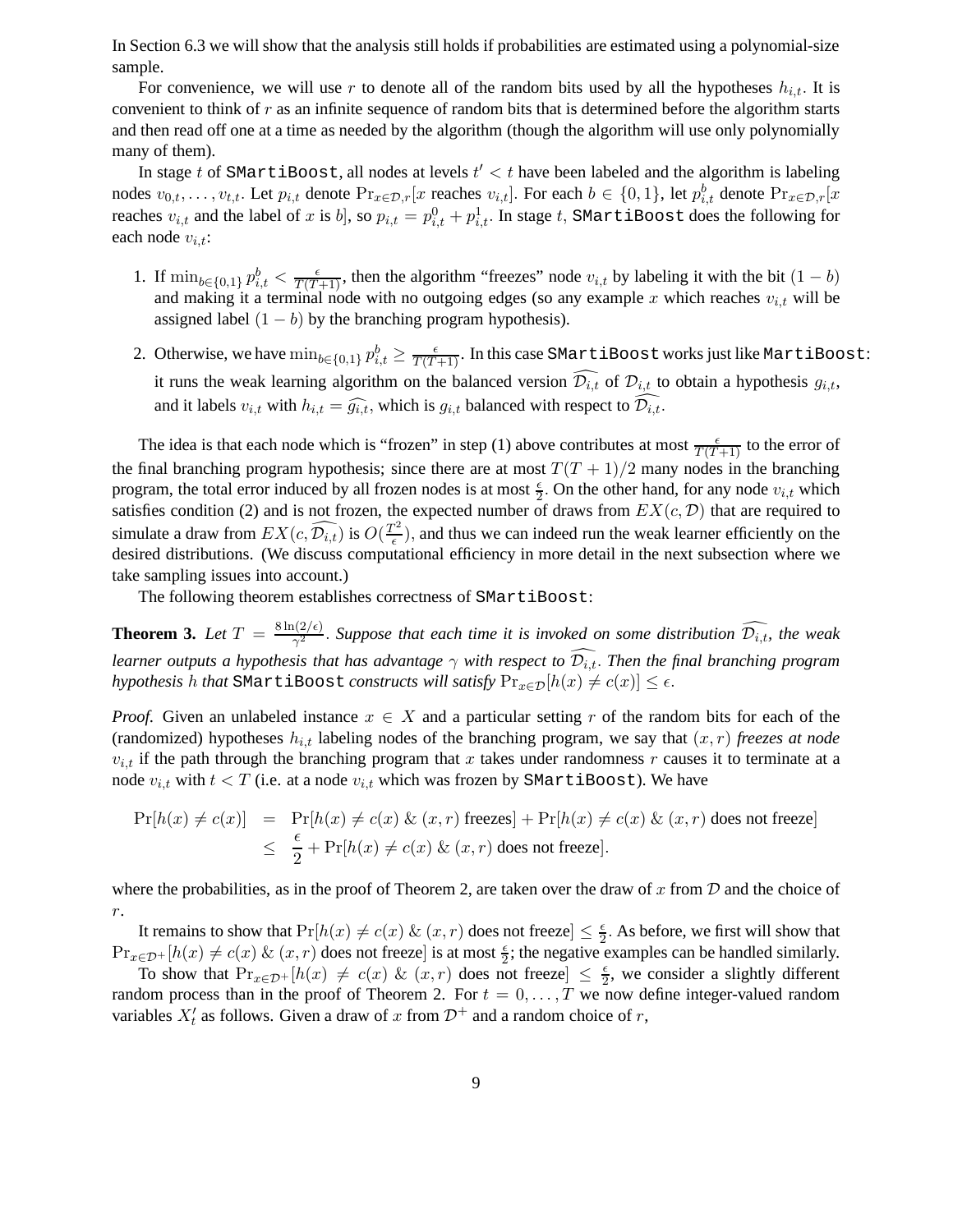- If  $(x, r)$  does not freeze at any node  $v_{j,t'}$  with  $t' < t$ , then  $X'_t$  takes value i, where i denotes the index of the node  $v_{i,t}$  that x reaches under randomess r at level t of the branching program;
- If  $(x, r)$  freezes at some node  $v_{j,t'}$  with  $t' < t$ , then let k be the sum of  $t t'$  many independent  $0/1$ coin tosses each of which comes up 1 with probability  $\frac{1}{2} + \frac{2}{2}$  $\frac{\gamma}{2}$ . The value of  $X'_t$  is  $j + k$ .

(This part of the proof is reminiscent of [3].) It is clear that

$$
E[X'_t \mid X'_{t-1} \& (x,r) \text{ freezes at some node } v_{j,t'} \text{ with } t' < t] = X'_{t-1} + \frac{1}{2} + \frac{\gamma}{2}.
$$

On the other hand, if  $(x, r)$  does not freeze at any such node, then conditioned on x reaching any particular node  $v_{i,t-1}$  under randomness r we have that x is distributed according to  $(\mathcal{D}_{i,t-1})^+$ . It follows from Lemma 2 that

$$
E[X'_t \mid X'_{t-1} \& (x,r) \text{ freezes at no node } v_{j,t'} \text{ with } t' \leq t] \geq X'_{t-1} + \frac{1}{2} + \frac{\gamma}{2},
$$

and thus overall we have  $E[X_t'|X_{t-1}'] \ge \frac{1}{2} + \frac{\gamma}{2}$  $\frac{\gamma}{2}$ .

Now similar to the proof of Theorem 1, for  $t = 0, ..., T$  let the random variable  $Y'_t$  be defined as  $Y'_t =$  $X'_t - t(\frac{1}{2} + \gamma)$ . As in the earlier proof we have that  $Y_0, \ldots, Y_T$  is a sub-martingale with bounded differences, so Azuma's inequality for sub-martingales gives  $Pr[Y'_T \le -\gamma T/2] \le exp\left(-\frac{\gamma^2 T}{8}\right)$  . Now recall that if 8  $(x, r)$  never freezes, then the prediction  $h(x)$  is determined by the majority of the values of  $h_{i,t}(x)$  obtained from hypotheses  $h_{i,t}$  encountered in its path through the branching program. Thus, in the particular case of positive examples,  $Pr_{x \in \mathcal{D}^+, r}[h(x) \neq c(x) \& (x, r)$  does not freeze $] \leq Pr[X'_T \leq T/2] = Pr[Y'_t \leq -\gamma T/2]$ . Applying the inequality from above, bounding negative examples similarly, and recalling our choice of T, we have that  $Pr[h(x) \neq c(x) \& (x, r)$  does not freeze $] \leq \frac{\epsilon}{2}$  and the theorem is proved. □

**6.3 Dealing with sampling error** In this section we remove the assumptions that we know all required probabilities exactly, by showing that sufficiently accurate estimates of them can be obtained efficiently. We do not belabor details since sampling error analyses such as the one we now present are quite standard.

Consider some node  $v_{i,t}$ . While we cannot determine precisely whether  $p_{i,t}^b$  is greater than  $\frac{\epsilon}{T(T+1)}$  or not, standard multiplicative Chernoff bounds show that we can compare it up to a constant multiple which is good enough for our purposes:

Fact 3. With  $O(\frac{T^2\log\frac{1}{\delta}}{\epsilon})$  many draws to  $EX(c,\mathcal{D}),$  we can obtain an estimate  $\tilde{p}_{i,t}^b$  of  $p_{i,t}^b$  which satisfies the *following:*

- If  $p_{i,t}^b < \frac{\epsilon}{2T(T+1)}$ , then with probability  $1-\delta$ , we have that  $\tilde{p}_{i,t}^b$  is at most  $\frac{3\epsilon}{4T(T+1)}$ ; and
- If  $p_{i,t}^b > \frac{\epsilon}{T(T+1)}$ , then with probability  $1-\delta$ , we have that  $\tilde{p}_{i,t}^b$  is at least  $\frac{3\epsilon}{4T(T+1)}$ .

Thus SMartiBoost will actually decide whether or not to freeze a node  $v_{i,t}$  by checking whether  $\tilde{p}^b_{i,t}$ exceeds  $\frac{3\epsilon}{4T(T+1)}$ . If  $\min_{b \in \{0,1\}} p_{i,t}^b$  is not too small then we can efficiently simulate draws from  $EX(c, \widehat{D_{i,t}})$ (by tossing a coin to decide whether  $EX(c, \widehat{D_{i,t}})$  will give a positive or negative example, and then drawing from  $EX(c, D)$  until it gives an example with the correct label which reaches  $v_{i,t}$ ):

Fact 4. If  $\min_{b\in\{0,1\}}p_{i,t}^b\geq\frac{\epsilon}{2T(T+1)}$ , then given access to  $EX(c,\mathcal{D})$  we can with probability  $1-\delta$  perfectly  $s$ *imulate a draw from*  $EX(c,\widehat{\mathcal{D}_{i,t}})$  *by making at most*  $O(\frac{T^2\log\frac{1}{\delta}}{\epsilon})$  *many draws from*  $EX(c,\mathcal{D})$ .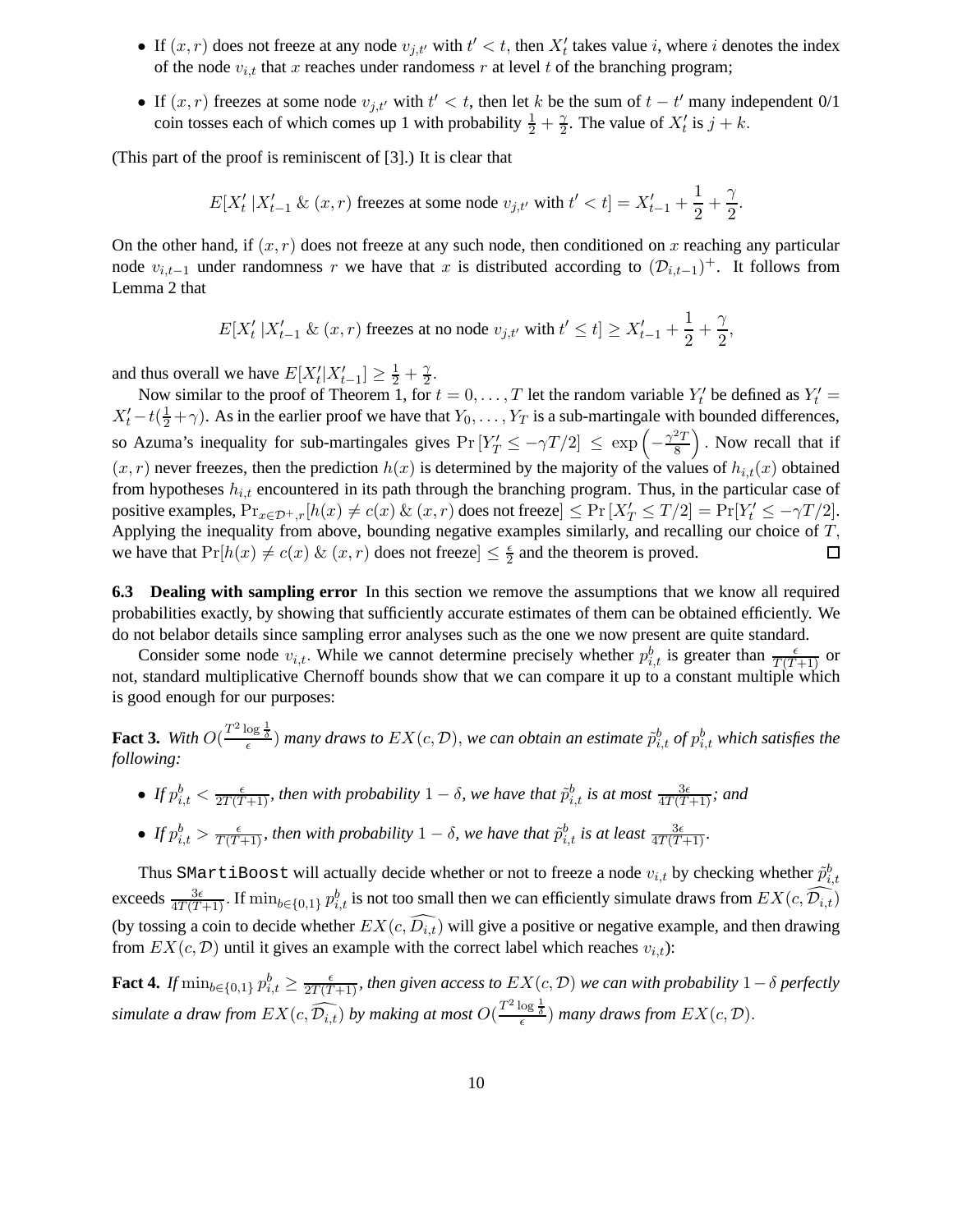Once we have run the weak learning algorithm with  $EX(c, \widehat{\mathcal{D}_{i,t}})$  and it has given us its hypothesis  $g_{i,t}$ , we need to construct  $h_{i,t}$ , the balanced version of this hypothesis with respect to  $\widehat{D_{i,t}}$ . In order to do this perfectly as in Section 5.1, we would need the exact value of  $r = Pr_{x \in \widehat{\mathcal{D}_{i,t}}}[g_{i,t}(x) = b] \ge \frac{1}{2}$  $\frac{1}{2}$ . While this exact value is not available to us, the following straightforward generalization of Lemma 1 shows that an approximate value is good enough for our needs:

**Lemma 5.** Let  $r' \in [0,1]$  be any value such that  $|r - r'| \leq \frac{\gamma}{4}$  where r is as described above. Let  $h'_{i,t}$  denote *the "balanced" hypothesis obtained from*  $g_{i,t}$  *as in Section 5.1 but using*  $r'$  *instead of*  $r$ . If  $Pr_{\widehat{\mathcal{D}_{i,t}}}[g_{i,t}(x)$  =  $|c(x)| \geq \frac{1}{2} + \gamma$ , then  $Pr_{\widehat{\mathcal{D}_{i,t}}}[h'_{i,t}(x) = c(x)] \geq \frac{1}{2} + \frac{\gamma}{4}$  $\frac{\gamma}{4}$ .

Standard bounds on sampling show that we can obtain an estimate  $r'$  of  $r$  which is accurate to within an additive  $\pm \frac{\gamma}{4}$  with probability  $1 - \delta$  by making at most  $O(\frac{\log(1/\delta)}{\gamma^2})$  many draws from  $EX(c, \widehat{\mathcal{D}_{i,t}})$ . Putting all the pieces together, we have the following theorem which shows that SMartiBoost is correct and efficient (we use O notation to hide polylogarithmic factors, and ignore the dependences on  $\delta$  – which are everywhere polylogarithmic – throughout for the sake of readability):

**Theorem 4.** Let  $T = \Theta(\frac{\log(1/\epsilon)}{\gamma^2})$ . If A is a weak learning algorithm that requires  $s_A$  many examples to *construct a*  $\gamma$ *-advantage hypothesis, then* SMartiBoost *makes*  $O(s_A) \cdot \tilde{O}(\frac{1}{\epsilon})$  $\frac{1}{\epsilon})\cdot poly(\frac{1}{\gamma})$  $\frac{1}{\gamma}$ ) *many calls to*  $EX(c, \mathcal{D})$  and with probability  $1 - \delta$  *outputs a final hypothesis* h *that satisfies*  $Pr_{x \in \mathcal{D}}[h(x) \neq c(x)] \leq \epsilon$ .

*Proof.* A straightforward union bound over all failure probabilities (for each call of the weak learning algorithm and for each sampling-based estimate), together with Theorem 3, establishes correctness. For the sample complexity bound, consider a single step of the algorithm when it is processing some node  $v_{i,t}$ . Estimating  $p_{i,t}^b$  takes  $\tilde{O}(\frac{T^2}{\epsilon})$  $\frac{d^2}{dx^2}$ ) many draws by Fact 3, and then running the weak learner with  $EX(c, \mathcal{D}_{i,t})$  takes  $\tilde{O}(\frac{s_A T^2}{\epsilon})$  $\frac{f^{T}}{\epsilon}$ ) many draws from  $EX(c, D)$  by Fact 4. Estimating r at  $v_{i,t}$  to "balance" the hypothesis  $g_{i,t}$  that the  $\frac{1}{\gamma^2}$ ) many draws from  $EX(c, \widehat{\mathcal{D}_{i,t}})$ , i.e.  $\tilde{O}(\frac{T^2}{\gamma^2 t})$ weak learner returns takes  $\tilde{O}(\frac{1}{\gamma^2})$  $\frac{T^2}{\gamma^2 \epsilon}$ ) many draws from  $EX(c, \mathcal{D})$ . Thus, dealing with a single node  $v_{i,t}$  takes  $\tilde{O}\left(\frac{s_A T^2}{\epsilon} + \frac{T^2}{\gamma^2 \epsilon}\right)$  $\frac{T^2}{\gamma^2 \epsilon}$ ) many draws from  $EX(c, \mathcal{D})$ . Since there are  $O(T^2)$  many nodes in the branching program and  $T = O(\frac{\log 1/\epsilon}{\gamma^2})$  $(\frac{g_1}{\gamma^2})$  we obtain the claimed bound.  $\Box$ 

#### **7 A noise-tolerant version of** SMartiBoost

In this section we show how the SMartiBoost algorithm can be modified to withstand random classification noise. We follow the approach of Kalai & Servedio [10], who showed how the MM branching program boosting algorithm of Mansour and McAllester can be modified to withstand random classification noise.

Given a distribution D and a value  $0 < \eta < \frac{1}{2}$ , a *noisy example oracle* is an oracle  $EX(c, \mathcal{D}, \eta)$  that works as follows: each time  $EX(c, \mathcal{D}, \eta)$  is invoked, it returns a labeled example  $(x, b) \in X \times \{0, 1\}$  where  $x \in X$  is drawn from distribution D and b is independently chosen to be  $c(x)$  with probability  $1 - \eta$  and  $1 - c(x)$  with probability  $\eta$ .

Recall the definition of noise-tolerant weak learning:

**Definition 4.** *Given a target function*  $c: X \to \{0, 1\}$ , *an algorithm* A *is said to be a* noise-tolerant weak learning algorithm with advantage γ *if it satisfies the following property: for any* δ > 0 *and any distribution* D *over* X, if A is given  $\delta$  and access to a noisy example oracle  $EX(c, \mathcal{D}, \eta)$  where  $0 \leq \eta < \frac{1}{2}$ , then A *runs in time poly* $\left(\frac{1}{1-t}\right)$  $\frac{1}{1-2\eta},\frac{1}{\delta}$  $\frac{1}{\delta}$ ) and with probability at least  $1 - \delta$  A outputs a poly $(\frac{1}{\delta})$  $\frac{1}{\delta}, \frac{1}{\gamma}$  $\frac{1}{\gamma}, \frac{1}{1-\gamma}$ 1−2η )*-time evaluable hypothesis h such that*  $Pr_{x \in \mathcal{D}}[h(x) = c(x)] \geq \frac{1}{2} + \gamma$ .

Ideally, we would like a boosting algorithm that can convert any noise-tolerant weak learning algorithm into a noise-tolerant strong learning algorithm that can achieve any arbitrarily low error rate  $\epsilon > 0$ . However,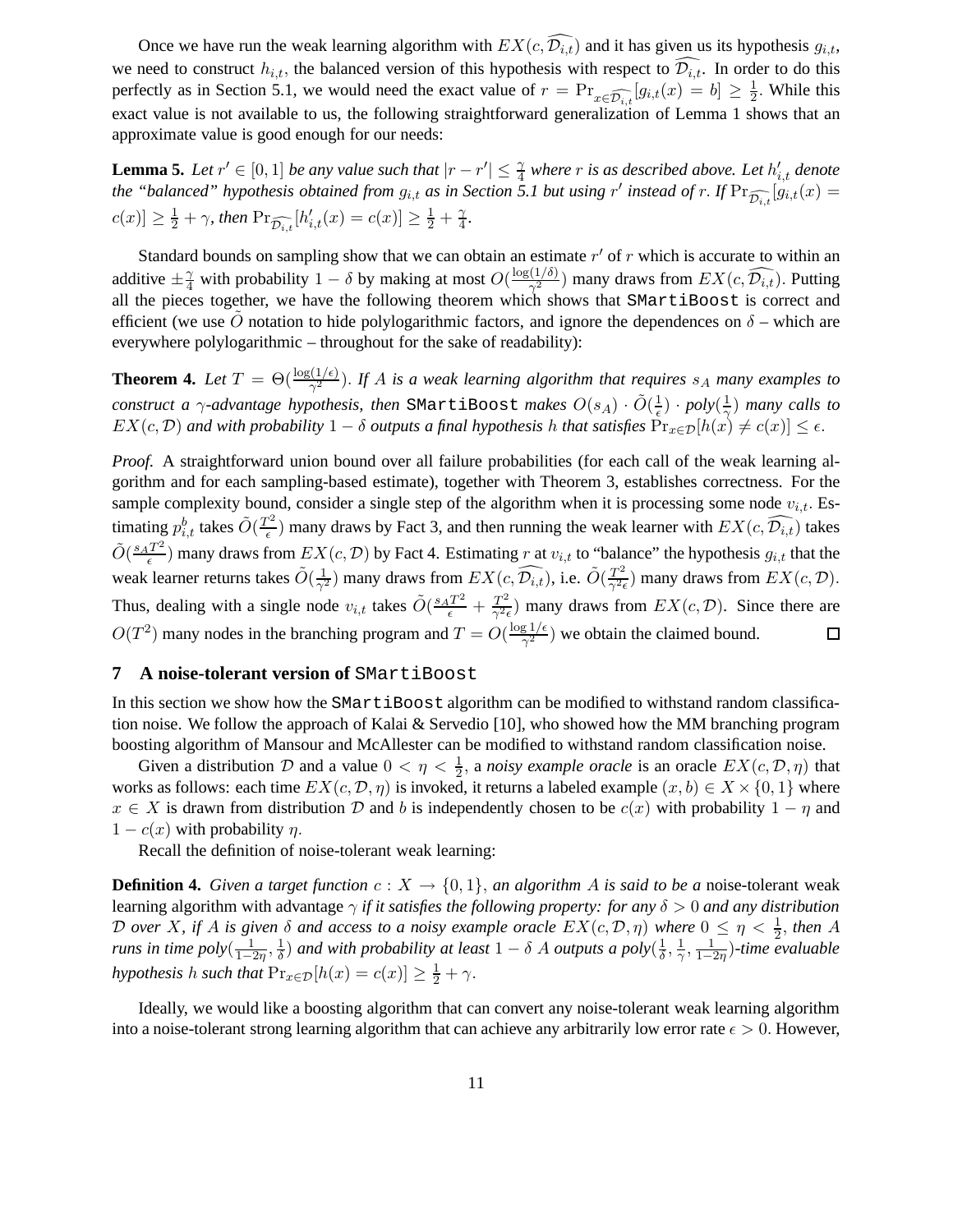Kalai and Servedio showed that in general it is not possible to boost the error rate  $\epsilon$  down below the noise rate  $\eta$ .<sup>1</sup> They showed that a modification of the MM boosting algorithm, which they called the MMM (Modified Mansour-McAllester) algorithm, can achieve any error rate  $\epsilon = \eta + \tau$  in time polynomial in  $\frac{1}{\tau}$  and the other relevant parameters. We now show that a modification of SMartiBoost has the same property.

Throughout this section we assume that the value of  $\eta$ , the random classification noise rate, is known in advance to the boosting algorithm. As described in [10] this assumption can be removed via a standard approach of guessing different values for the noise rate and using the best outcome.

For ease of presentation, in Section 7.1 we give the noise-tolerant martingale boosting algorithm under the assumption that all required probabilities are obtained exactly. In Section 7.2 we deal with issues of estimating these probabilities via sampling and bound the sample complexity of the algorithm.

**7.1 Boosting a noise-tolerant weak learner** Roughly speaking, the reason why SMartiBoost can be easily modified to withstand random classification noise is because in each stage t of boosting the label b of a labeled example  $(x, b)$  plays only a limited role in the reweighting that the example experiences. Since this role is limited, it is possible for us to efficiently simulate the distributions that the weak learner requires at each stage of boosting and thus for the overall boosting process to succeed.

More precisely, as a labeled example  $(x, b)$  proceeds through levels  $0, \ldots, t-1$  of the branching program in stage t, the path it takes is completely independent of b. Thus, given a source  $EX(c, \mathcal{D}, \eta)$  of noisy examples, the distribution of examples that arrive at a particular node  $v_{i,t}$  is precisely  $EX(c, \mathcal{D}_{i,t}, \eta)$ . Once a labeled example  $(x, b)$  arrives at some node  $v_{i,t}$ , though, it is clear that the label b must be consulted in the "rebalancing" of the distribution  $\mathcal{D}_{i,t}$  to obtain distribution  $\mathcal{D}_{i,t}$ . More precisely, the labeled examples that reach node  $v_{i,t}$  are distributed according to  $EX(c, \mathcal{D}_{i,t}, \eta)$ , but in order to use SMartiBoost with a noisetolerant weak learner we must simulate the *balanced* distribution  $\mathcal{D}_{i,t}$  corrupted with random classification noise, i.e.  $EX(c, \widehat{\mathcal{D}_{i,t}}, \eta')$ . (As we show below, it turns out that  $\eta'$  need not necessarily be the same as  $\eta$ ; it is okay to have a higher noise rate  $\eta'$  for the balanced oracle as long as  $\eta'$  is not too close to  $\frac{1}{2}$ .) The following lemma from [10] shows that it is possible to do this:

**Lemma 6.** *[Lemma 7 of [10]] Let*  $\tau > 0$  *be any value satisfying*  $\eta + \frac{\tau}{2} < \frac{1}{2}$  $\frac{1}{2}$ . Suppose we have access to  $EX(c, \mathcal{D}, \eta)$ *. Let*  $\rho$  denote  $\Pr_{x \in \mathcal{D}}[c(x) = 1]$ *. Suppose that*  $\eta + \frac{\tau}{2} \leq \rho \leq \frac{1}{2}$  $\frac{1}{2}$  (the case where  $\eta + \frac{\tau}{2} \leq 1 - \rho \leq \frac{1}{2}$ 2 *is completely analogous). Consider the following rejection sampling procedure: given a draw*  $(x, b)$  *from*  $EX(c, \mathcal{D}, \eta),$ 

- *if*  $b = 0$  *then with probability*  $p_r = \frac{1-2\rho}{1-\rho}$  $\frac{1-2\rho}{1-\rho-\eta}$  reject  $(x, b)$ , and with probability  $1 - p_r = \frac{\rho-\eta}{1-\rho-\eta}$ 1−ρ−η *set*  $b' = b$  *and accept*  $(x, b')$ *;*
- *if*  $b = 1$  *then set*  $b'$  *to*  $1 b$  *with probability*  $p_f = \frac{(1-2\rho)\eta(1-\eta)}{(1-\rho-\eta)(\rho+n-2)}$  $\frac{(1-2\rho)\eta(1-\eta)}{(1-\rho-\eta)(\rho+\eta-2\rho\eta)}$  (and set b' to b with probability  $1 - p_f$ , and accept  $(x, b')$ .

*Given a draw from*  $EX(c, \mathcal{D}, \eta)$ , *with probability*  $p_{rej} := \frac{(1-2\rho)(\rho\eta + (1-\rho)(1-\eta))}{1-\rho-\eta}$  $\frac{n(n+(1-p)(1-\eta))}{1-\rho-\eta}$  this procedure rejects, and *with probability*  $1 - p_{rej} = \frac{2(1-2\eta)(1-\rho)\rho}{1-\rho-\eta}$ 1−ρ−η *the procedure accepts. Moreover, if the procedure accepts, then the*  $(x, b')$  *that it accepts is distributed according to*  $EX(c, \widehat{\mathcal{D}}, \eta')$  *where*  $\eta' = \frac{1}{2} - \frac{\rho - \eta}{2(\rho + \eta - \frac{1}{2})}$  $\frac{\rho-\eta}{2(\rho+\eta-2\rho\eta)}$ .

So the noise-tolerant version of SMartiBoost, which we call Noise-Tolerant SMartiBoost, works in the following way. As in Section 6.2 let  $p_{i,t}$  denote  $Pr_{x \in \mathcal{D},r}[x]$  reaches  $v_{i,t}$ . For  $b = 0,1$  let

<sup>1</sup>They showed that if cryptographic one-way functions exist, then there is no efficient "black-box" boosting algorithm that can always achieve a final error rate  $\epsilon < \eta$ . A black-box boosting algorithm is a boosting algorithm that can run the weak learning algorithm in a black-box fashion but cannot "inspect the code" of the weak learner. All known boosting algorithms are black-box boosters. See [10] for more discussion.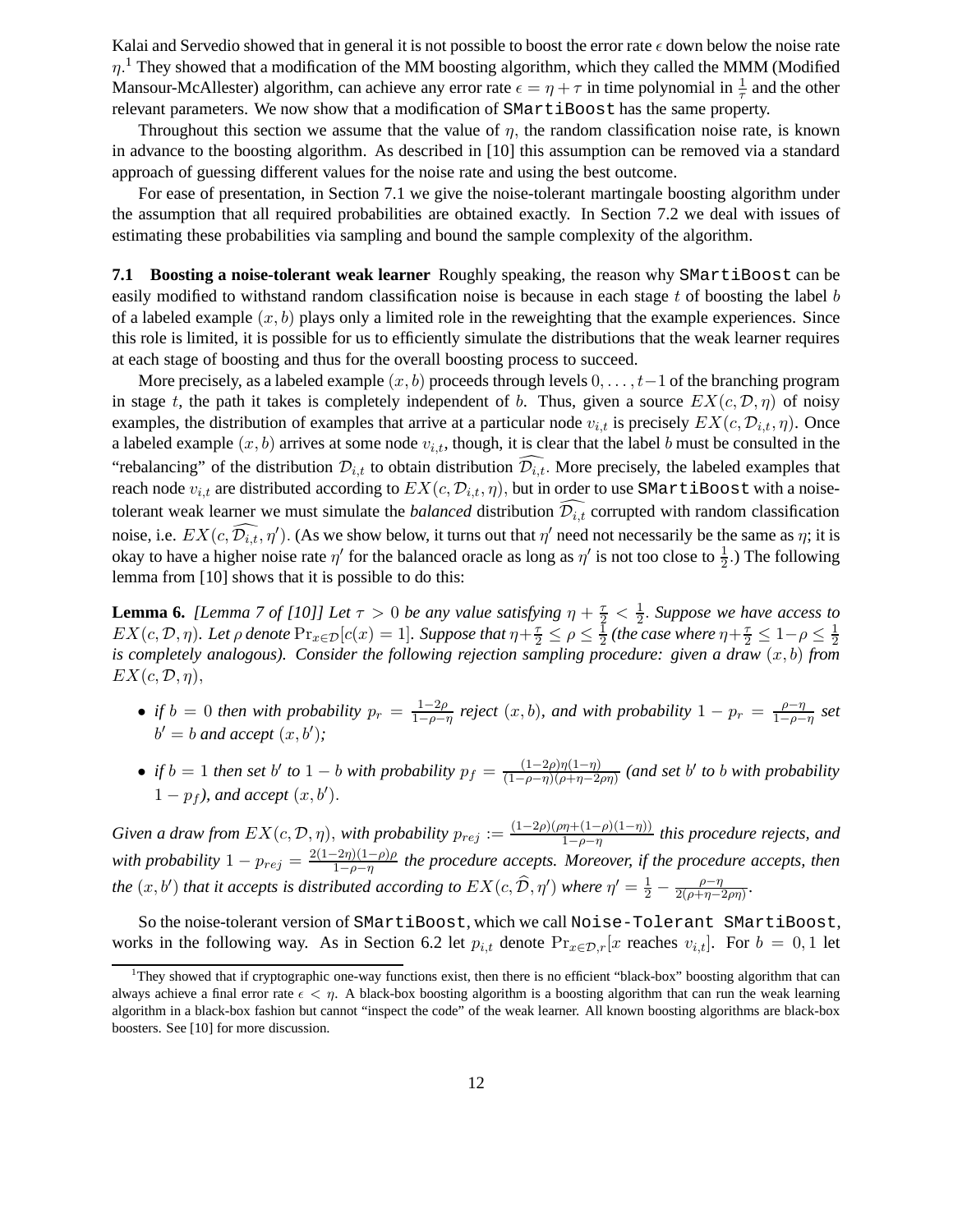$q_{i,t}^b$  denote  $q_{i,t}^b = \Pr_{x \in \mathcal{D},r}[c(x) = b \mid x$  reaches  $v_{i,t}] = \Pr_{x \in \mathcal{D}_{i,t},r}[c(x) = b]$ , so  $q_{i,t}^0 + q_{i,t}^1 = 1$ . The boosting algorithm (which takes as input a parameter  $\tau > 0$ , where  $\eta + \tau$  is the desired final accuracy of the hypothesis; we assume WLOG that  $\eta + \tau < \frac{1}{2}$ ) proceeds in stage t as follows: at each node  $v_{i,t}$ ,

- 1. If  $p_{i,t} < \frac{2\tau}{3T(T+1)}$ , then the algorithm "freezes" node  $v_{i,t}$  by labeling it with an arbitrary bit and making it a terminal node with no outgoing edges.
- 2. Otherwise, if  $\min_{b \in \{0,1\}} q_{i,t}^b < \eta + \frac{\tau}{3}$  $\frac{\tau}{3}$ , then the algorithm "freezes" node  $v_{i,t}$  by labeling it with the bit  $(1 - b)$  and making it a terminal node with no outgoing edges.
- 3. Otherwise the algorithm runs the noise-tolerant weak learner using  $EX(c, \overline{\mathcal{D}_{i,t}}, \eta')$  as described in Lemma 6 to obtain a hypothesis  $g_{i,t}$ . The balanced version of this hypothesis (balanced with respect to  $\widehat{\mathcal{D}_{i,t}}$ , which we call  $h_{i,t}$ , is used to label node  $v_{i,t}$ .

**Theorem 5.** Let  $T = \frac{8 \ln(3/\tau)}{\gamma^2}$  $\frac{\partial f(x)}{\partial y}$ . Suppose that each time it is invoked with some oracle  $EX(c, \widehat{\mathcal{D}_{i,t}}, \eta')$ , *the weak learner outputs a hypothesis*  $g_{i,t}$  *that satisfies*  $\Pr_{x\in \widehat{\mathcal{D}_{i,t}}}[g_{i,t}(x) = c(x)] \geq \frac{1}{2} + \gamma$ . Then the *final branching program hypothesis* h *that* Noise-Tolerant SMartiBoost *constructs will satisfy*  $\Pr_{x \in \mathcal{D}}[h(x) \neq c(x)] \leq \eta + \tau.$ 

*Proof.* As in the proof of Theorem 3, given an unlabeled instance  $x \in X$  and a particular setting r of the random bits for each of the (randomized) hypotheses  $h_{i,t}$  labeling nodes of the branching program, we say that  $(x, r)$  *freezes at node*  $v_{i,t}$  if the path through the branching program that x takes under randomness r causes it to terminate at a node  $v_{i,t}$  with  $t < T$  (i.e. at a node  $v_{i,t}$  which was frozen by Noise-Tolerant SMartiBoost). We say that a node  $v_{i,t}$  is *negligible* if  $p_{i,t} < \frac{2\tau}{3T(T+1)}$ . We have

$$
Pr[h(x) \neq c(x)] = Pr[h(x) \neq c(x) \& (x, r) does not freeze] +
$$
  
\n
$$
Pr[h(x) \neq c(x) \& (x, r) \text{ freezes at a negligible node}] +
$$
  
\n
$$
Pr[h(x) \neq c(x) \& (x, r) \text{ freezes at a non-negligible node}].
$$

Since  $(x, r)$  reaches a given negligible node  $v_{i,t}$  with probability at most  $\frac{2\tau}{3T(T+1)}$  and there are at most  $T(T + 1)/2$  many negligible nodes,  $Pr[h(x) \neq c(x) \& (x, r)$  freezes at a negligible node] is at most  $\frac{\tau}{3}$ . Consequently  $Pr[h(x) \neq c(x)]$  is at most  $\frac{\tau}{3} + Pr[h(x) \neq c(x) \& (x, r)$  does not freeze] plus

$$
\sum_{i,t \; : \; v_{i,t} \text{ is non-negligible}} \Pr[h(x) \neq c(x) | (x,r) \text{ freezes at } v_{i,t}] \cdot \Pr[(x,r) \text{ freezes at } v_{i,t}]. \tag{2}
$$

Since  $Pr[h(x) \neq c(x) | (x, r)$  freezes at  $v_{i,t}$ ] equals  $Pr_{x \in \mathcal{D}_{i,t},r}[h(x) \neq c(x)]$ , by the fact that the algorithm freezes  $v_{i,t}$  if  $\min_{b \in \{0,1\}} q_{i,t}^b < \eta + \frac{\tau}{3}$  $\frac{\tau}{3}$  (case (2) above), we have that (2) is at most  $\eta + \frac{\tau}{3}$  $\frac{\tau}{3}$ . Thus

$$
\Pr[h(x) \neq c(x)] \leq \Pr[h(x) \neq c(x) \& (x, r) \text{ does not freeze}] + \eta + \frac{2\tau}{3}.
$$

so it remains to show that  $Pr[h(x) \neq c(x) \& (x, r)$  does not freeze] is at most  $\frac{\tau}{3}$ . The proof of this is identical to the proof that  $Pr[h(x) \neq c(x) \& (x, r)]$  does not freeze $\leq \frac{\epsilon}{2}$  $\frac{\epsilon}{2}$  in the proof of Theorem 3 but now with  $\frac{\tau}{3}$  in place of  $\frac{\epsilon}{2}$ .  $\Box$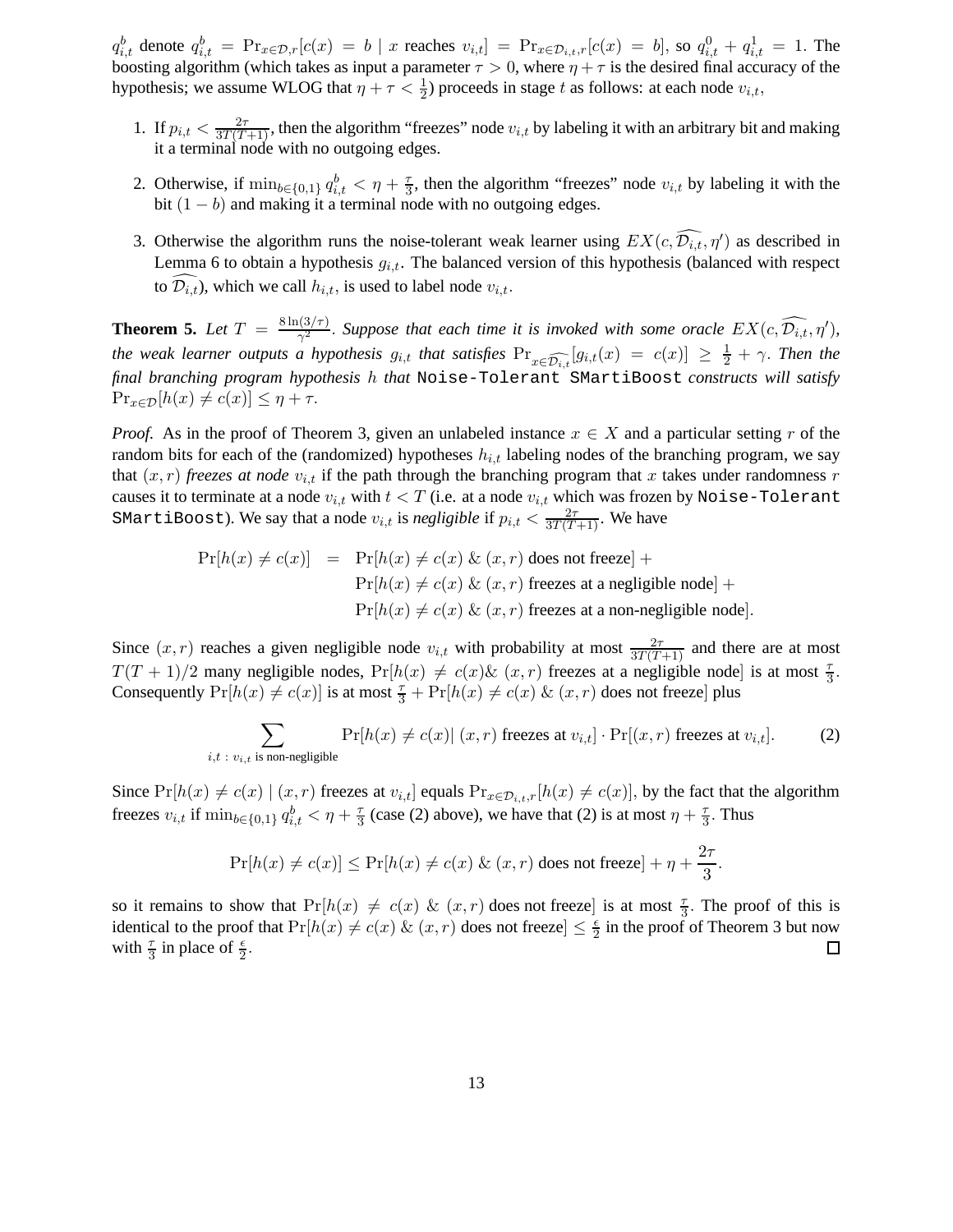**7.2 Complexity issues for implementation of** Noise-Tolerant SMartiBoost In this section we remove the assumptions that we know all required probabilities exactly, by showing that sufficiently accurate estimates of them can be obtained efficiently via a polynomial amount of sampling. (For simplicity, throughout the discussion we continue to assume that we know the exact value of  $\eta$  as mentioned at the start of Section 7.)

A direct analogue of Fact 3 shows that  $O(\frac{T^2 \log 1/\delta}{\tau})$  $\frac{\log 1/\delta}{\tau}$ ) many draws to  $EX(c, \mathcal{D}, \eta)$  suffice to give an estimate  $\tilde{p}_{i,t}$  of  $p_{i,t} = \Pr_{x \in \mathcal{D},r}[x]$  reaches  $v_{i,t}$  such that

- If  $p_{i,t} < \frac{\tau}{3T(T+1)}$ , then with probability  $1 \delta$ , we have that  $\tilde{p}_{i,t}$  is at most  $\frac{\tau}{2T(T+1)}$ ; and
- If  $p_{i,t} > \frac{2\tau}{3T(T+1)}$ , then with probability  $1 \delta$ , we have that  $\tilde{p}_{i,t}$  is at least  $\frac{\tau}{2T(T+1)}$ .

Thus Noise-Tolerant SMartiBoost will decide whether or not to freeze a node  $v_{i,t}$  on the grounds of its being negligible (case (1)) by checking whether  $\tilde{p}_{i,t}$  exceeds  $\frac{\tau}{2T(T+1)}$ .

For case (2), if  $p_{i,t}$  is not too small then we can efficiently simulate draws from  $EX(c, \mathcal{D}_{i,t}, \eta)$ , and thus can estimate  $q_{i,t}^b$  efficiently:

**Fact 7.** If  $p_{i,t} \ge \frac{\tau}{3T(T+1)}$ , then  $O(\frac{T^2 \log 1/\delta}{\tau^3 (1-2\eta)^2})$  $\frac{T^2 \log 1/\delta}{T^3(1-2\eta)^2}$  *draws from*  $EX(c, \mathcal{D}, \eta)$  *suffice to give an estimate*  $\tilde{q}_{i,t}^b$  *of*  $q_{i,t}^b$ *such that*

- $\bullet$  *If*  $q_{i,t}^b < \eta + \frac{\tau}{6}$  $\frac{\tau}{6}$ , then with probability  $1-\delta$ , we have that  $\tilde{q}_{i,t}$  is at most  $\eta+\frac{\tau}{4}$  $\frac{\tau}{4}$ ; and
- $\bullet$  *If*  $p_{i,t}^b > \eta + \frac{\tau}{3}$  $\frac{\tau}{3}$ *, then with probability*  $1-\delta$ *, we have that*  $\tilde{q}_{i,t}$  *is at most*  $\eta + \frac{\tau}{4}$  $\frac{\tau}{4}$ .

*Proof.* It is easy to see that

$$
q_{i,t}^b = \Pr_{x \in \mathcal{D}_{i,t}}[c(x) = b] = \frac{\Pr_{(x,y) \in EX(c, \mathcal{D}_{i,t}, \eta)}[y = b] - \eta}{1 - 2\eta}
$$

.

 $\Box$ 

Thus in order to estimate  $q_{i,t}^b$  to within an additive  $\Theta(\tau)$ , we must estimate  $Pr_{(x,y)\in EX(c,\mathcal{D}_{i,t},\eta)}[y=b]$  to within an additive  $\Theta(\tau(1-2\eta))$ . This requires  $\Theta(\frac{1}{\tau^2(1-2\eta)^2})$  many draws from  $EX(c, \mathcal{D}_{i,t}, \eta)$ , and since  $p_{i,t} = \Omega(\frac{\tau}{T^2})$ , there is an overhead of  $\Theta(\frac{T^2}{\tau})$  $\frac{f(z)}{\tau}$ ) to simulate each draw from  $EX(c, \mathcal{D}_{i,t}, \eta)$  using  $EX(c, \mathcal{D}, \eta)$ .  $\Box$ 

Now we consider case (3), which requires us to use the rejection sampling procedure of Lemma 6. We first note that if the exact value of  $\rho = \Pr_{x \in \mathcal{D}_{i,t}}[c(x) = 1]$  were available, then the probability  $p_{rej}$  of rejecting would not be too high (so it would indeed be possible to efficiently simulate  $EX(c, \widehat{\mathcal{D}_{i,t}}, \eta')$ ):

**Claim 8.** *The rejection probability*  $p_{rej} := \frac{(1-2\rho)(\rho\eta + (1-\rho)(1-\eta))}{1-\rho-\eta}$  $\frac{\eta \eta + (1 - \rho)(1 - \eta))}{1 - \rho - \eta}$  from Lemma 6 satisfies  $p_{rej} \leq 1 - (\eta + \frac{\tau}{2})$  $\frac{\tau}{2}).$ 

*Proof.* Recall that  $\eta + \frac{\tau}{2} \le \rho \le \frac{1}{2}$  $\frac{1}{2}$ . ¿From this it is straightforward to verify that we have

$$
\eta + \frac{\tau}{2} \le 2(\eta + \frac{\tau}{2})(1 - \eta - \frac{\tau}{2}) \le 2\rho(1 - \rho) \le \frac{2\rho(1 - \rho)(1 - 2\eta)}{1 - \rho - \eta}.
$$

The claim follows since  $p_{rej} = \frac{(1-2\rho)(\rho \eta + (1-\rho)(1-\eta))}{1-\rho - \eta}$  $\frac{\eta + (1-\rho)(1-\eta)}{1-\rho-\eta}$  equals  $1 - \frac{2\rho(1-\rho)(1-2\eta)}{1-\rho-\eta}$  $\frac{-\rho(1-2\eta)}{1-\rho-\eta}.$ 

This claim implies that given  $EX(c, \mathcal{D}_{i,t}, \eta)$ , if  $\rho$  were known exactly then we could sample from  $EX(c, \widehat{\mathcal{D}_{i,t}}, \eta')$  with a slowdown of at most  $\frac{1}{\eta + \tau/2} < \frac{2}{\tau}$  $\frac{2}{\tau}$ . Moreover, if the exact value of  $\rho$  were available, then the noise rate  $\eta'$  would not be too close to  $\frac{1}{2}$  (so it would be possible to efficiently run the weak learner using  $EX(c, \mathcal{D}_{i,t}, \eta)$ ). This is because (as shown in Lemma 7 of [10]) the noise rate  $\eta'$  from Lemma 6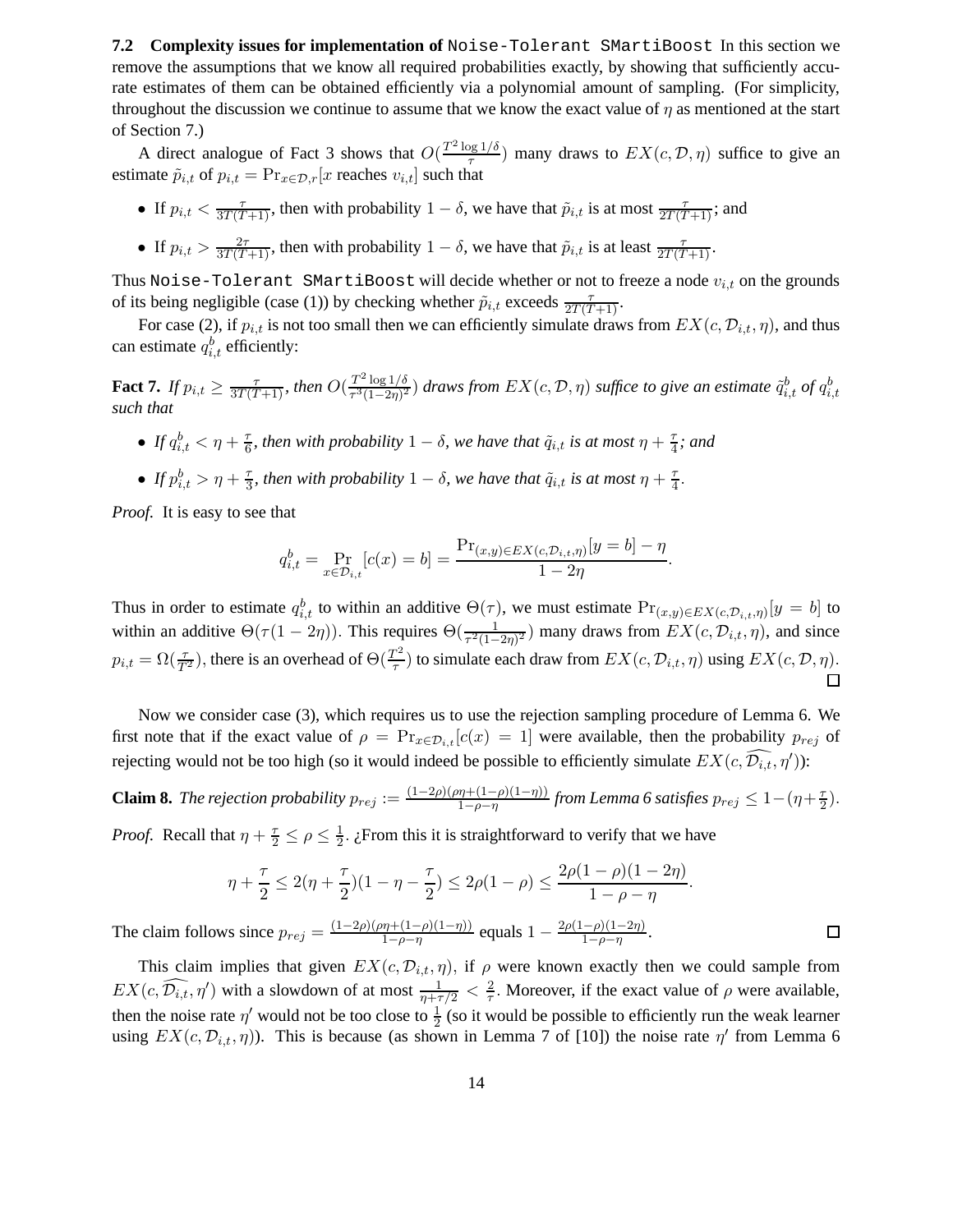satisfies  $\eta' = \frac{1}{2} - \frac{\rho - \eta}{2(\rho + \eta - 2\rho\eta)} \leq \frac{1}{2} - \frac{\tau}{4}$ . Since the weak learner runs in time poly $(\frac{1}{1-\frac{\tau}{2}})$  $\frac{1}{1-2\eta'}$ ,  $\frac{1}{\delta}$  $\frac{1}{\delta}$ ) when invoked on  $EX(c, \widehat{\mathcal{D}_{i,t}}, \eta')$ , the runtime for each invocation of the weak learner would be bounded by poly $(\frac{1}{\tau})$  $\frac{1}{\tau}$ ,  $\frac{1}{\delta}$  $\frac{1}{\delta}$ ).

So if the exact value of  $\rho = \Pr_{x \in \mathcal{D}_{i,t}} [c(x) = 1]$  were available, then using  $EX(c, \mathcal{D}, \eta)$  we could simulate  $EX(c, \widehat{D_{i,t}}, \eta')$  and run the weak learner at a given node  $v_{i,t}$  in poly $(\frac{T}{\tau})$  $\frac{T}{\tau}, \frac{1}{\delta}$  $\frac{1}{\delta}$ ) time overall (there is an  $O(\frac{T}{\tau^2})$  $\frac{T}{\tau^2}$ ) factor because of the overhead to simulate  $EX(c, \mathcal{D}_{i,t}, \eta)$  from  $EX(c, \mathcal{D}, \eta)$ ). But of course, we do not have the exact value of the probability  $\rho$  that Lemma 6 requires; instead we must use an estimate  $\rho'$  of  $\rho$ that we obtain by sampling. Since  $\rho'$  is not exactly p, the oracle we simulate may not be exactly balanced, and it may have slightly different noise rates for positive and negative examples; but as we now show, the deviation from  $EX(c, \widehat{\mathcal{D}_{i,t}}, \eta')$  can be made so small that the weak learner is unaffected.

It is easy to see that  $\rho = \frac{\tilde{\rho} - \eta}{1 - 2\eta}$  $\frac{\rho-\eta}{1-2\eta}$  where  $\tilde{\rho}$  equals  $Pr_{(x,b)\in EX(c,\mathcal{D}_{i,t},\eta)}[b=1]$ . Thus we can estimate  $\rho$  to within an additive  $\pm \xi$  by estimating  $\tilde{\rho}$  from  $EX(c, \mathcal{D}_{i,t}, \eta)$  to within an additive  $\pm \xi(1-2\eta)$ . As above, we can obtain such an estimate of  $\tilde{\rho}$  (with probability  $1-\delta$ ) by making at most  $O(\frac{T^2 \log 1/\delta}{\tau \epsilon^2 (1-2n)}$  $\frac{1-\log 1/\delta}{\tau \xi^2 (1-2\eta)^2}$ ) many draws from  $EX(c, \mathcal{D}, \eta).$ 

Thus, we may assume that we have an approximation  $\rho'$  that is within an additive  $\pm \xi$  of  $\rho$ . We now use the following lemma (the proof is a routine but tedious error analysis applied to the proof of Lemma 7 of [10]):

**Lemma 9.** *Consider the rejection sampling procedure defined in Lemma 6 but with* ρ ′ *used in place of* ρ *in the definition of*  $p_r$  *and*  $p_f$ *. Given any*  $\nu > 0$ , there is a value  $\xi = \frac{1}{\text{poly}(1/r)}$  $\frac{1}{poly(1/\tau,1/\nu)}$  such that if  $|\rho'-\rho|\leq \xi$ , then

*(i) this procedure rejects with probability at most*  $1-(\eta+\frac{\tau}{4})$  $\frac{\tau}{4})$  (and thus the rejection sampling procedure *incurs a slowdown of at most*  $\frac{4}{\tau}$ *)*;

(ii) if the procedure accepts, then the  $(x, b)$  that it accepts is distributed according to  $(\frac{1}{2} - \rho) EX(c, (\mathcal{D}_{i,t})^+, \eta_+)$ +  $(\frac{1}{2} + \rho) EX(c, (\mathcal{D}_{i,t})^{-}, \eta_-)$  *where* | $\rho$ | *is at most*  $\nu$  *and*  $\eta_+, \eta_-$  *each differ from*  $\eta'$  *by at most an additive*  $\pm \nu$ .

It is easy to check that since  $|\rho|$ ,  $|\eta' - \eta_+|$  and  $|\eta' - \eta_-|$  are all at most  $\nu$ , the total variation distance between  $(\frac{1}{2} - \rho) EX(c, (\mathcal{D}_{i,t})^+, \eta_+) + (\frac{1}{2} + \rho) EX(c, (\mathcal{D}_{i,t})^-, \eta_-)$  and  $EX(c, \widehat{\mathcal{D}_{i,t}}, \eta')$  is at most  $4\nu$ . Since the weak learner makes at most poly $(\frac{1}{\tau})$  $\frac{1}{\tau}, \frac{\overline{1}}{\delta'}$  $\frac{1}{\delta'}$ ) draws to the example oracle to achieve confidence  $1 - \delta'$  that it outputs a satisfactory weak hypothesis when run on  $EX(c, \widehat{D_{i,t}}, \eta')$ , if we choose  $\nu = \frac{\delta}{\text{poly}(1/\tau, 1/\delta')}$  then we have confidence  $1-\delta$  that its behavior when run with  $(\frac{1}{2}-\rho)EX(c,(\mathcal{D}_{i,t})^+,\eta_+)+(\frac{1}{2}+\rho)EX(c,(\mathcal{D}_{i,t})^-,\eta_-)$ will be indistinguishable from its behavior when run with  $EX(c, \overline{\mathcal{D}_{i,t}}, \eta')$ . This in turn implies that we may take  $\xi = \text{poly}(\frac{1}{\tau})$  $\frac{1}{\tau}, \frac{1}{\delta}$  $\frac{1}{\delta}$ ), and thus that the overall runtime for each invocation of the weak learner to get  $g_{i,t}$  is at most poly $(T, \frac{1}{\tau}, \frac{1}{\delta})$  $\frac{1}{\delta}$ ). (Recall that  $\tau < \frac{1}{2} - \eta$  so a poly $(\frac{1}{\tau})$  $\frac{1}{\tau}$ ) factor subsumes a poly $(\frac{1}{1-\tau})$  $\frac{1}{1-2\eta}$ ) factor.)

Finally, as in Section 6.3, we must balance the hypothesis  $g_{i,t}$  to obtain the hypothesis  $h_{i,t}$  that will actually be used at node  $v_{i,t}$ . As in that earlier section, we can only approximately balance the hypothesis but this is sufficient by an analysis similar to that of the previous section. So all in all, we have that in case (3) of Noise-Tolerant SMartiBoost, the time (and number of calls to  $EX(c, \mathcal{D}, \eta)$  required is poly $(T, \frac{1}{\gamma}, \frac{1}{\tau})$  $\frac{1}{\tau}$ ,  $\frac{1}{\delta}$  $\frac{1}{\delta}) = \text{poly}(\frac{1}{\gamma})$  $\frac{1}{\gamma}, \frac{1}{\tau}$  $\frac{1}{\tau}$ ,  $\frac{1}{\delta}$  $\frac{1}{\delta}$ ).

Putting all the pieces together, we have the following theorem which establishes correctness and efficiency of the sampling-based version of Noise-Tolerant SMartiBoost:

**Theorem 6.** *Given any*  $\tau$  *such that*  $\eta + \tau < \frac{1}{2}$ *, let*  $T = \Theta(\frac{\log(1/\tau)}{\gamma^2})$ *. If A is a noise-tolerant weak learning algorithm with advantage* γ*, then* Noise-Tolerant SMartiBoost *makes poly*( 1  $\frac{1}{\gamma}, \frac{1}{\tau}$  $\frac{1}{\tau}, \frac{1}{\delta}$  $\frac{1}{\delta}$ ) *many calls to*  $EX(c, \mathcal{D}, \eta)$  and with probability  $1 - \delta$  *outputs a final hypothesis* h *that satisfies*  $Pr_{x \in \mathcal{D}}[h(x) \neq c(x)] \leq$  $\eta + \tau$ .

# **8 Conclusion**

We are working on implementing the algorithm and evaluating its performance and noise tolerance on real world data.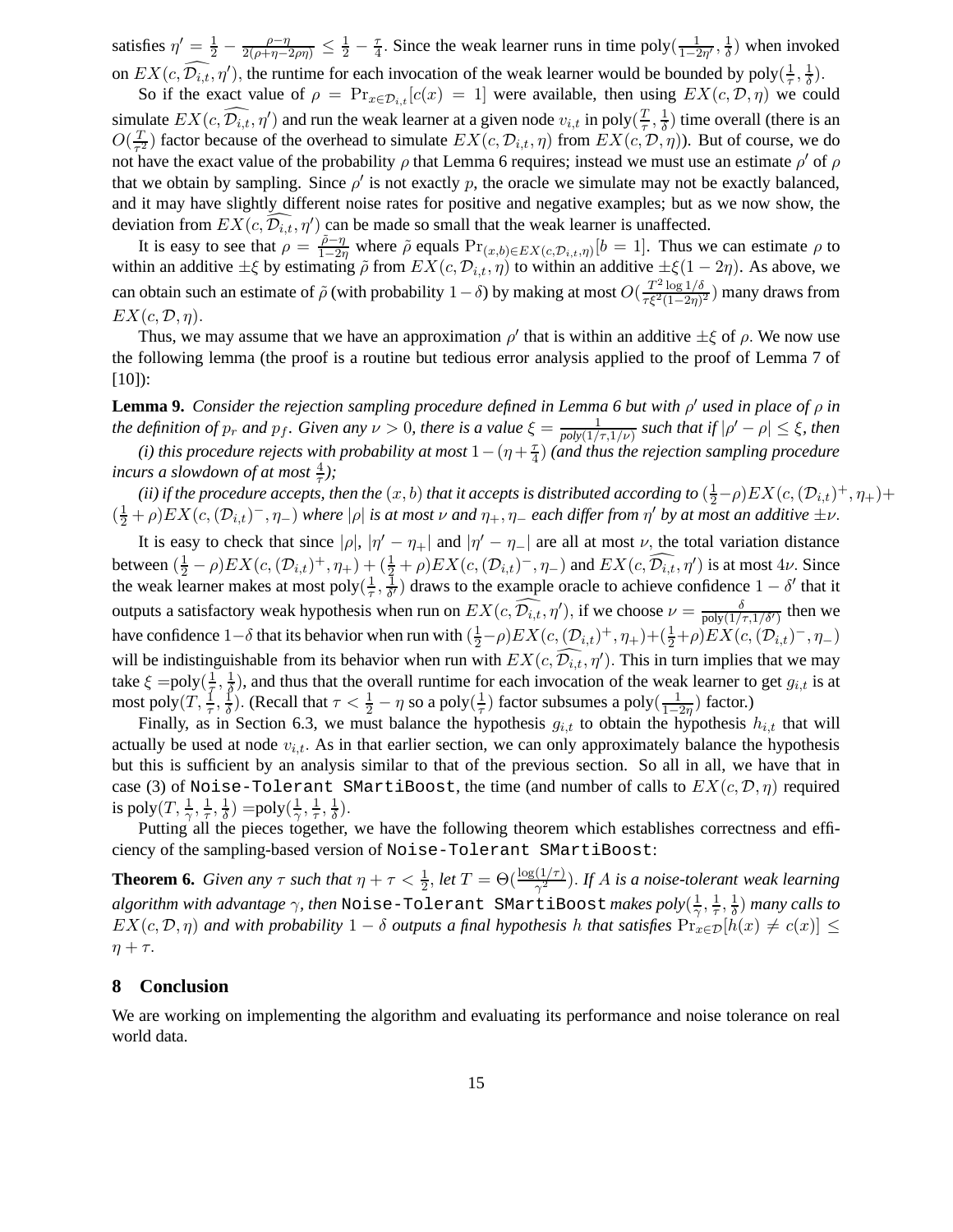# **References**

- [1] N. Alon, J. Spencer, and P. Erdos. *The Probabilistic Method*. Wiley-Interscience, New York, 1992.
- [2] Shai Ben-David, Philip M. Long, and Yishay Mansour. Agnostic boosting. In *Proceedings of the 14th Annual Conference on Computational Learning Theory*, pages 507–516, 2001.
- [3] N. Bshouty and D. Gavinsky. On boosting with optimal poly-bounded distributions. *Journal of Machine Learning Research*, 3:483–506, 2002.
- [4] F. Chung and L. Lu. Concentration inequalities and martingale inequalities. *Internet Mathematics*, 3(1):79–127, 2006.
- [5] T.G. Dietterich. An experimental comparison of three methods for constructing ensembles of decision trees: bagging, boosting, and randomization. *Machine Learning*, 40(2):139–158, 2000.
- [6] Y. Freund. Boosting a weak learning algorithm by majority. *Information and Computation*, 121(2):256–285, 1995.
- [7] Y. Freund and R. Schapire. Experiments with a new boosting algorithm. In *Proceedings of the Thirteenth International Conference on Machine Learning*, pages 148–156, 1996.
- [8] Y. Freund and R. Schapire. A decision-theoretic generalization of on-line learning and an application to boosting. *Journal of Computer and System Sciences*, 55(1):119–139, 1997.
- [9] Dmitry Gavinsky. Optimally-smooth adaptive boosting and application to agnostic learning. *Journal of Machine Learning Research*, 4:101–117, 2003.
- [10] A. Kalai and R. Servedio. Boosting in the presence of noise. In *Proceedings of the 35th Annual Symposium on Theory of Computing (STOC)*, pages 196–205, 2003.
- [11] R. Maclin and D. Opitz. An empirical evaluation of bagging and boosting. In *AAAI/IAAI*, pages 546–551, 1997.
- [12] Y. Mansour and D. McAllester. Boosting using branching programs. *Journal of Computer and System Sciences*, 64(1):103–112, 2002.
- [13] Llew Mason, Peter L. Bartlett, and Jonathan Baxter. Improved generalization through explicit optimization of margins. *Machine Learning*, 38(3):243–255, 2000.
- [14] G. R atsch, T. Onoda, and K.-R. M uller. Soft margins for AdaBoost. *Machine Learning*, 42(3):287– 320, 2001.
- [15] R. Schapire. The strength of weak learnability. *Machine Learning*, 5(2):197–227, 1990.
- [16] R. Servedio. Smooth boosting and learning with malicious noise. *Journal of Machine Learning Research*, 4:633–648, 2003. Preliminary version in *Proc. COLT'01*.

#### **A Sub-Martingales and Azuma's Inequality for Sub-Martingales**

A *sub-martingale* is a sequence  $X_0, \ldots, X_T$  of random variables with finite means such that for  $1 \leq i \leq T$ , we have  $\mathbf{E}[X_i | X_{i-1}] \geq X_{i-1}$ . (This is the definition given in [1]; the definition in [4] is stronger in that it requires  $\mathbf{E}[X_i | X_1, \dots, X_{i-1}] = X_{i-1}$ .

The following theorem is well known, but for completeness we give a proof since we could not find precisely this statement in the literature. The proof is nearly identical to the proof of Theorem 5.2 (Azuma's inequality for regular martingales) given in [4].